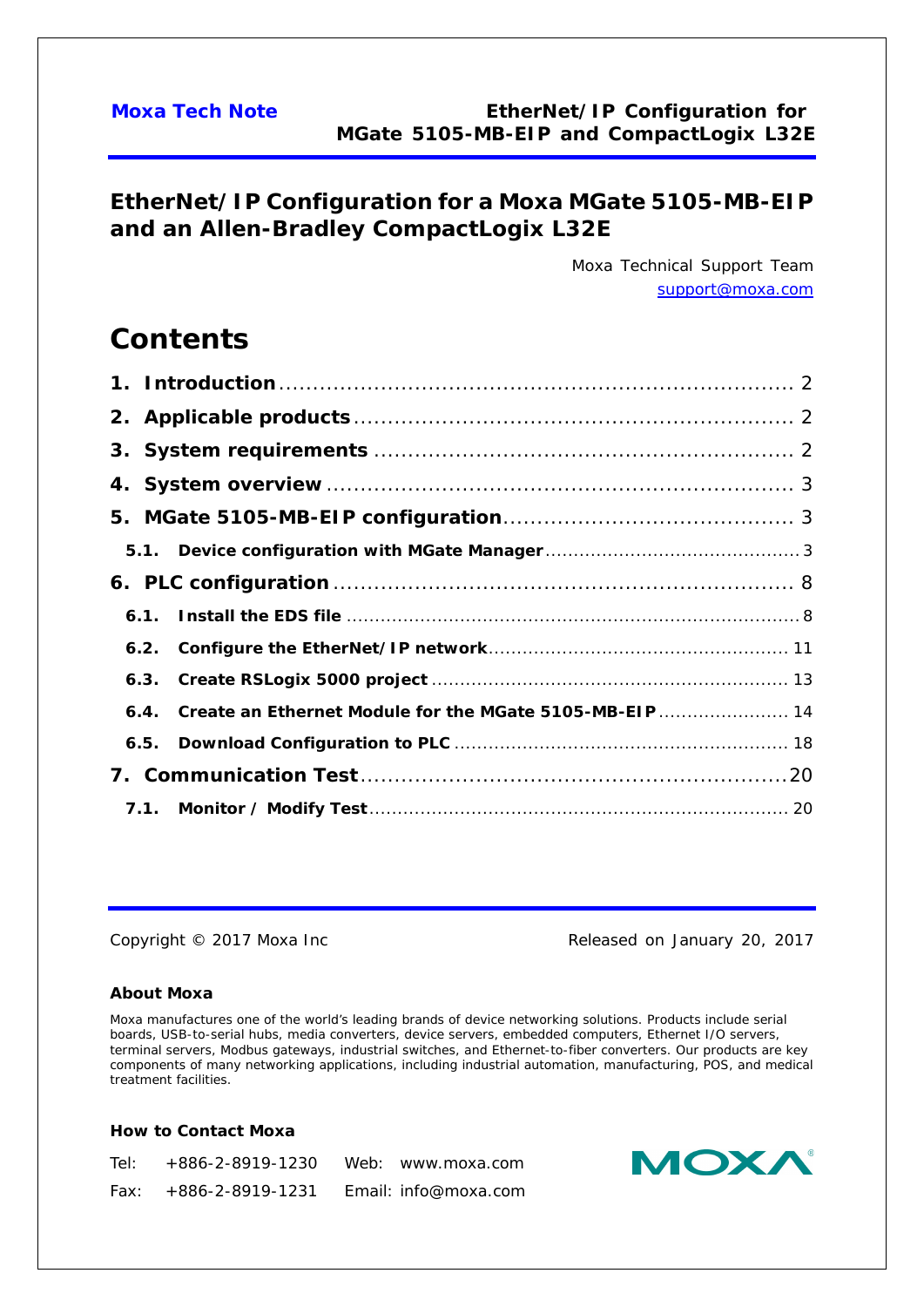## <span id="page-1-0"></span>**1. Introduction**

This application note will explain how to configure a Moxa MGate gateway as an EtherNet/IP Adapter and an Allen-Bradley CompactLogix L32E as an EtherNet/IP Scanner. On the Modbus RTU side, this note will also explain how to connect a Moxa ioLogik R2110 as a Modbus RTU slave with 12 digital inputs and 8 digital outputs.

## <span id="page-1-1"></span>**2. Applicable products**

| <b>Product Line</b> | <b>Model Name</b>                      |
|---------------------|----------------------------------------|
| MGate 5000 series   | MGate 5105-MB-EIP, MGate 5105-MB-EIP-T |

## <span id="page-1-2"></span>**3. System requirements**

| <b>Description</b>                     | Model / File Name           | <b>Version</b>   |
|----------------------------------------|-----------------------------|------------------|
| Allen-Bradley 1769-L32E controller     | 1769-L32E CompactLogix5332E | 18.12            |
| Rockwell single control platform       | RSLogix 5000                | 18.02.00         |
| Moxa RS-485 remote I/O with 12 digital | ioLogik R2110               | 1.2 <sub>2</sub> |
| inputs and 8 digital outputs           |                             |                  |
| Moxa EtherNet/IP-to-Modbus gateway     | MGate 5105-MB-EIP           | 1.1              |
| Software utility to configure Moxa     | MGate Manager               | 1.8              |
| devices                                |                             |                  |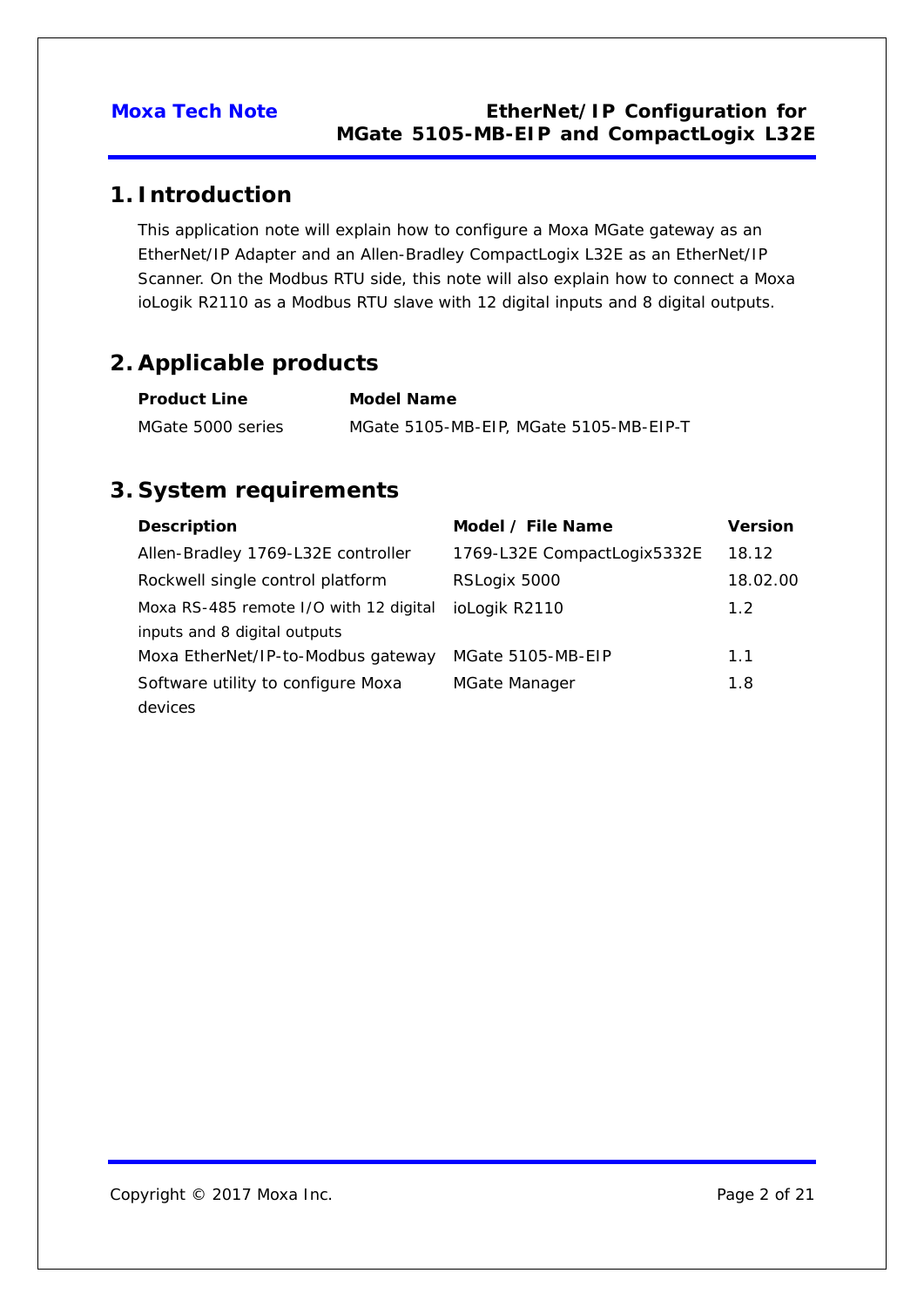## <span id="page-2-0"></span>**4. System overview**

This application note will use the Moxa MGate 5105-MB-EIP for illustration purposes. The system architecture is shown below.



## <span id="page-2-1"></span>**5. MGate 5105-MB-EIP configuration**

### <span id="page-2-2"></span>**5.1. Device configuration with MGate Manager**

5.1.1. Start MGate Manager on your host computer and click the **Search** button to locate the Moxa MGate 5105-MB-EIP gateway on your network.

| <b>MGate Manager</b>  |       |                        |                    |
|-----------------------|-------|------------------------|--------------------|
| Name                  | Model |                        | <b>MAC Address</b> |
|                       |       |                        |                    |
|                       |       |                        |                    |
| Device Identification |       | <b>Device Function</b> |                    |
| Search                |       |                        | Configuration      |
|                       |       |                        |                    |
| Locate                |       |                        | Load Default       |
|                       |       |                        |                    |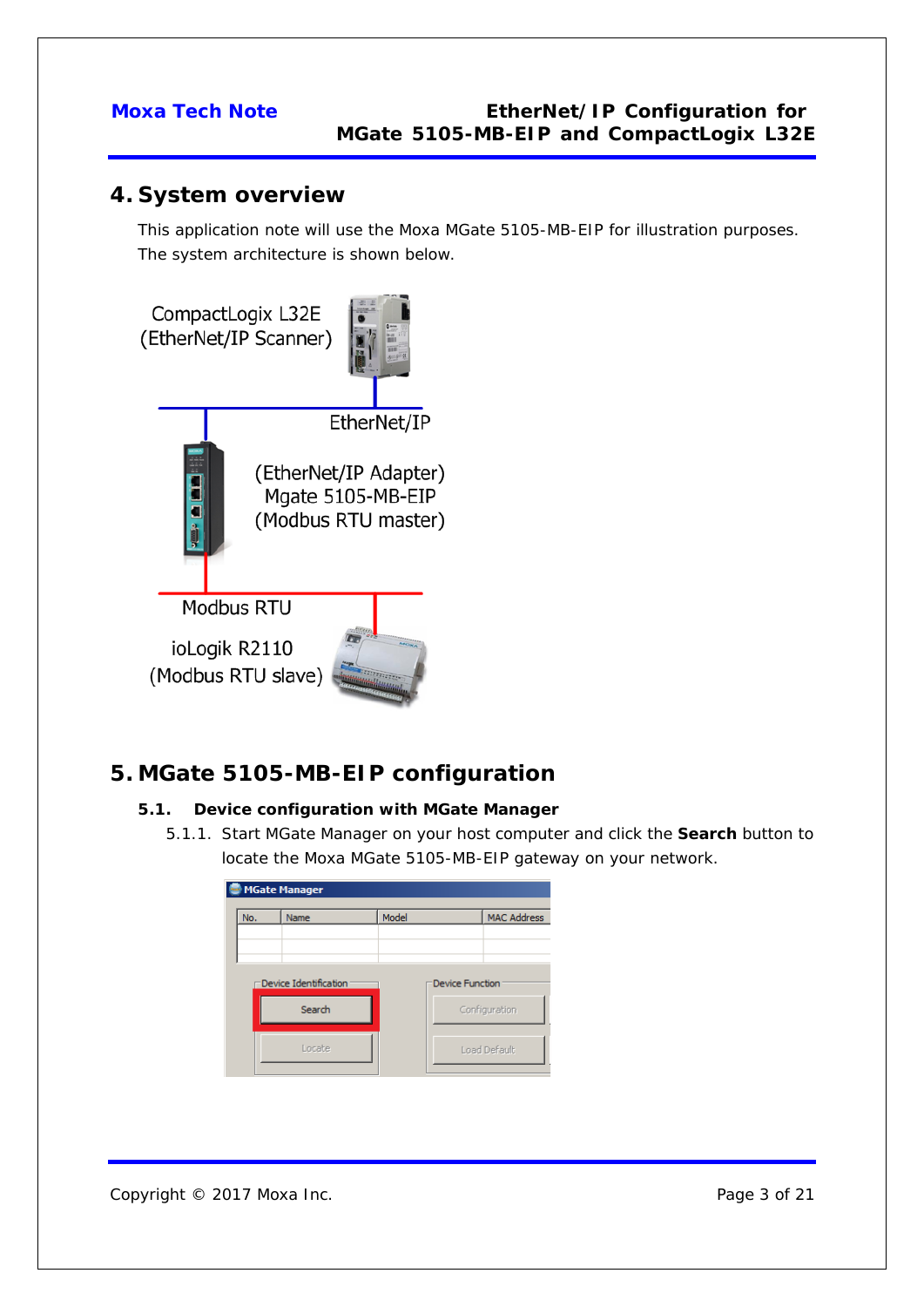5.1.2. Select the MGate gateway and click the **Configuration** button to configure it.

| MGate 5105_153        | MGate 5105-MB-EIP          | 00:90:E8:00:01:04 | 192.168.33.10 | Locked           | Ver. 1.0 Build 13061017 |
|-----------------------|----------------------------|-------------------|---------------|------------------|-------------------------|
|                       |                            |                   |               |                  |                         |
| Device Identification | <b>Device Fund America</b> |                   |               |                  |                         |
| Search                | Configuration              |                   | Monitor       | ProCOM Mapping   | Import                  |
| Locate                | Load Default               |                   | Diagnose      | Upgrade Firmware | Export                  |

If MGate Manager requests a password, **moxa** is the default password.

| Password                        |  |
|---------------------------------|--|
| MGate 5105-MB-EIP 192.168.33.10 |  |
| Password<br>                    |  |
| Cancel<br>ОК                    |  |

5.1.3. Select the **Network** tab to configure the IP address and netmask of the MGate 5105-MB-EIP gateway. In this example, the IP address is **192.168.33.10** and the default netmask is **255.255.255.0**.

| <b>Ethernet Settings</b>          |                                                                                                     |  |   |  |  |  |                                |  |                                                                                     |
|-----------------------------------|-----------------------------------------------------------------------------------------------------|--|---|--|--|--|--------------------------------|--|-------------------------------------------------------------------------------------|
| IP configuration<br><b>Static</b> |                                                                                                     |  |   |  |  |  |                                |  |                                                                                     |
|                                   |                                                                                                     |  |   |  |  |  |                                |  |                                                                                     |
|                                   |                                                                                                     |  |   |  |  |  |                                |  |                                                                                     |
|                                   |                                                                                                     |  |   |  |  |  |                                |  |                                                                                     |
|                                   |                                                                                                     |  |   |  |  |  |                                |  |                                                                                     |
|                                   |                                                                                                     |  |   |  |  |  |                                |  |                                                                                     |
|                                   |                                                                                                     |  | 0 |  |  |  |                                |  |                                                                                     |
|                                   | <b>IP</b> address<br><b>Netmask</b><br>Gateway<br><b>DNS Server</b><br>DNS server 1<br>DNS server 2 |  |   |  |  |  | Network Serial Protocol System |  | 192 . 168 . 33 . 10<br>255 . 255 . 255 . 0<br>0.0.0.0.0<br>0.0.0.0.0<br>. 0 . 0 . 0 |

Copyright © 2017 Moxa Inc. extending the control of 21 Page 4 of 21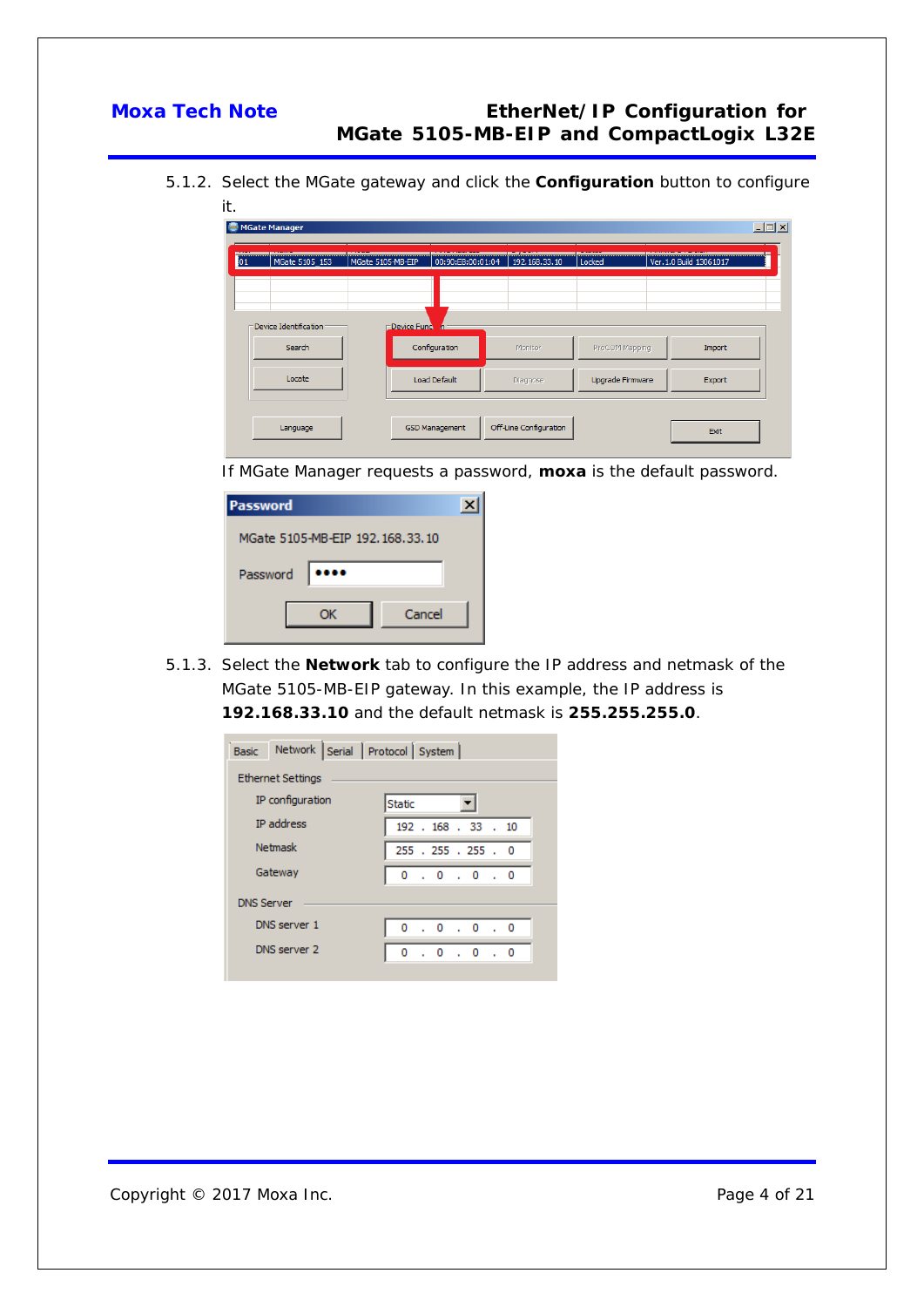5.1.4. Select the **Serial** tab to configure the serial parameters to be the same as the parameters on the Modbus device, which is the ioLogik R2110 in this example.

|                  | Basic Network Serial Protocol System |
|------------------|--------------------------------------|
| Port 1           |                                      |
| <b>Baud rate</b> | 115200                               |
| Parity           | None                                 |
| Data bit         | $\overline{\mathbf{8}}$<br>▼.        |
| Stop bit         | ▾<br>$\overline{\mathbf{1}}$         |
| Flow control     | None<br>▼∣                           |
| <b>FIFO</b>      | Enable                               |
| <b>Interface</b> | <b>RS232</b>                         |
| RTS on delay     | Ò<br>ms                              |
| RTS off delay    | 0<br>ms.                             |

5.1.5. Select the **Protocol** tab to configure the protocol conversion settings. The first sub-tab is **Protocol Conversion** and shows which protocols are going to be converted. In this demo, select **EtherNet/IP <-> Modbus RTU/ASCII** from the dropdown menu.

| Basic Network Serial Protocol System                                                 |
|--------------------------------------------------------------------------------------|
| Protocol Conversion   EtherNet/IP   Modbus RTU/ASCII   Modbus TCP   I/O Data Mapping |
| EtherNet/IP <-> Modbus RTU/ASCII<br>Protocol selection                               |
|                                                                                      |
|                                                                                      |

- 5.1.6. Select the **EtherNet/IP** tab to configure EtherNet/IP settings.
- 5.1.7. Since we will use the Allen-Bradley PLC as the EtherNet/IP Scanner, select **Adapter** for the MGate 5105-MB-EIP's **Mode selection**.
	- 5.1.7.1. Then select **Automatic** for **I/O data size configuration** so that the MGate 5105-MB-EIP will automatically map the I/O data.

| Basic   Network   Serial Protocol   System                                              |
|-----------------------------------------------------------------------------------------|
| EtherNet/IP   Modbus RTU/ASCII   Modbus TCP   I/O Data Mapping  <br>Protocol Conversion |
| Mode selection                                                                          |
| Adapter                                                                                 |
| - Adapter Settings <sup>.</sup>                                                         |
| I/O data size configuration<br>Automatic                                                |
|                                                                                         |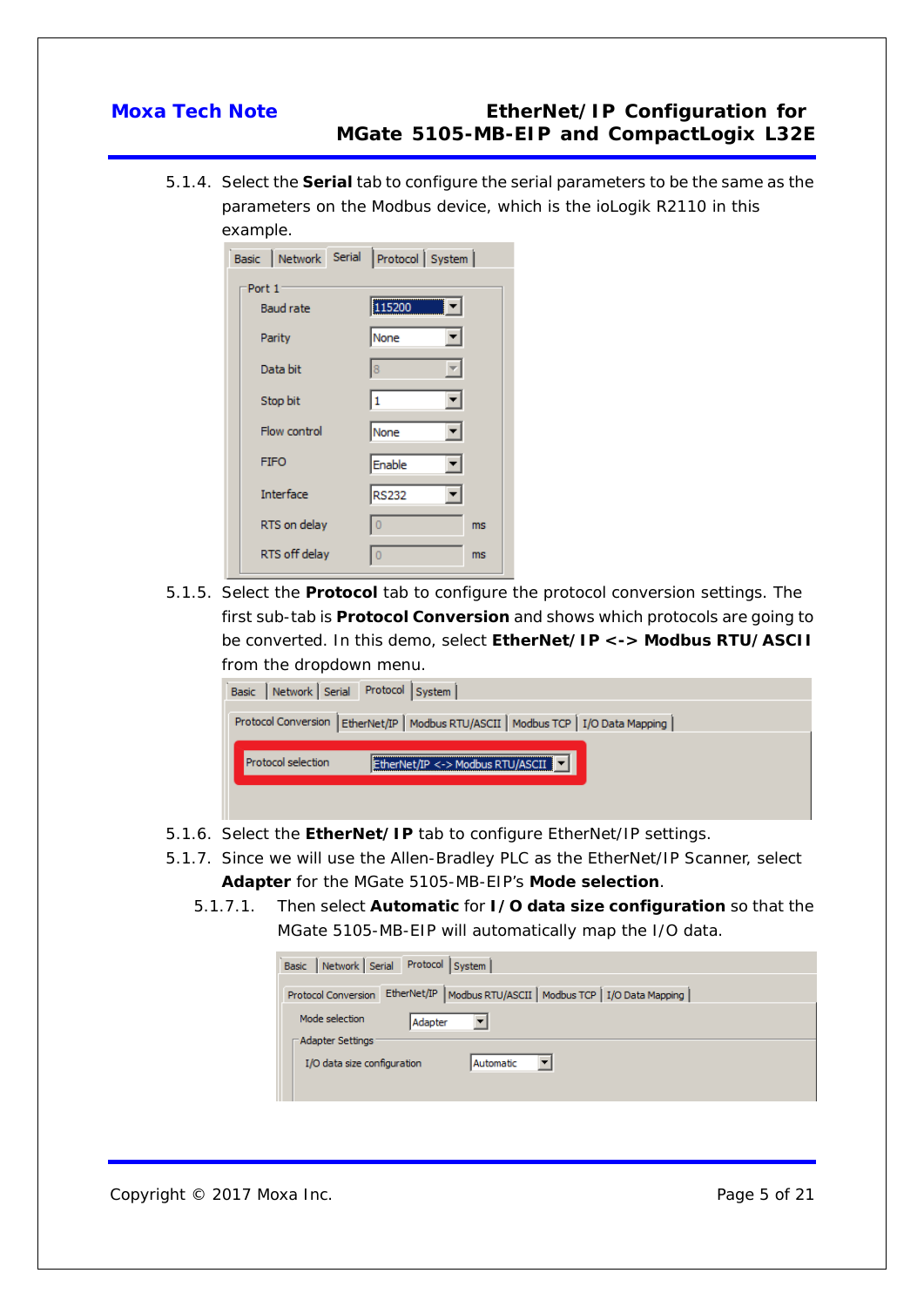- 5.1.7.2. Select the **Modbus RTU/ASCII** tab to configure Modbus RTU/ASCII settings and Modbus commands. Refer to the ioLogik R2110 user's manual to understand how to read the DI status information from the ioLogik R2110 and write DO statuses to the ioLogik R2110.
- 5.1.8. You will need to configure two Modbus commands. Start by clicking the **Add** button to create a new Modbus command.

| Protocol<br>Network Serial<br><b>Basic</b><br>System |                                                                                         |                          |         |          |          |  |  |  |
|------------------------------------------------------|-----------------------------------------------------------------------------------------|--------------------------|---------|----------|----------|--|--|--|
|                                                      | Modbus RTU/ASCII   Modbus TCP   I/O Data Mapping  <br>Protocol Conversion   EtherNet/IP |                          |         |          |          |  |  |  |
| Mode selection                                       | <b>RTU Master</b>                                                                       |                          |         |          |          |  |  |  |
| Master Settings                                      |                                                                                         |                          |         |          |          |  |  |  |
| Initial delay                                        | 0                                                                                       | Max. retry<br>ms.        |         | з        |          |  |  |  |
| Response timeout                                     | 1000                                                                                    | Inter-frame delay<br>ms. |         | 0        | ms       |  |  |  |
| Inter-character timeout                              | 0                                                                                       | ms.                      |         |          |          |  |  |  |
| <b>Index</b><br><b>Name</b>                          | Slave ID<br>Fu                                                                          | Address/Quantity         | Trigger | Poll Int | Endian S |  |  |  |
|                                                      |                                                                                         |                          |         |          |          |  |  |  |
|                                                      |                                                                                         |                          |         |          |          |  |  |  |
|                                                      |                                                                                         |                          |         |          |          |  |  |  |
|                                                      | <br>Add                                                                                 | Modify                   | Remove  |          |          |  |  |  |

5.1.8.1. Name the new command **Command1** and configure it to read the DI status from the ioLogik R2110. Then click **OK** to add the command.

| <b>Modbus Command</b>  |                           | $\overline{\mathbf{x}}$ |
|------------------------|---------------------------|-------------------------|
| Name                   | Command1                  |                         |
| Slave ID               | 2                         |                         |
| <b>Function</b>        | 02 - Read discrete inputs |                         |
| Trigger                | Cyclic                    |                         |
| Poll interval          | 1000                      | ms.                     |
| Endian swap            | None                      |                         |
| Read starting address  | 0                         |                         |
| Read quantity          | 8                         |                         |
| Write starting address | $\overline{0}$            |                         |
| Write quantity         | $\overline{0}$            |                         |
| OK                     | Cancel                    | Help                    |

Copyright © 2017 Moxa Inc. **Page 6 of 21** Page 6 of 21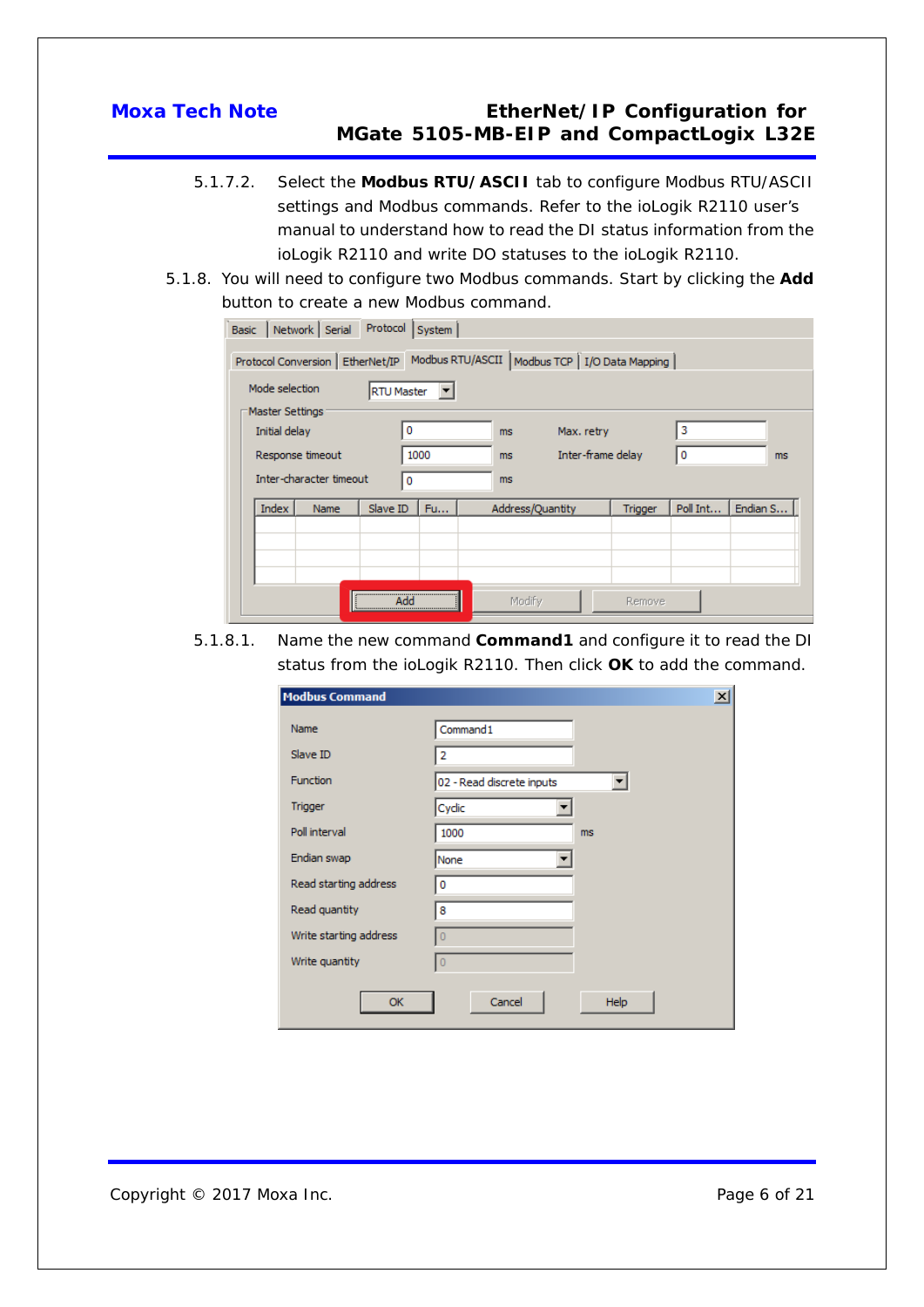5.1.8.2. Next, configure **Command2** to write the DO status to ioLogik R2110, and then click **OK** to add the command.

| <b>Modbus Command</b>  |                                | $\vert x \vert$ |
|------------------------|--------------------------------|-----------------|
| Name                   | Command <sub>2</sub>           |                 |
| Slave ID               | 2                              |                 |
| <b>Function</b>        | 15 - Write multiple coils<br>▾ |                 |
| Trigger                | Cyclic                         |                 |
| Poll interval          | 1000<br>ms                     |                 |
| Endian swap            | None                           |                 |
| Read starting address  | $\overline{0}$                 |                 |
| Read quantity          | 10                             |                 |
| Write starting address | 0                              |                 |
| Write quantity         | 8                              |                 |
| OK                     | Cancel<br><b>Help</b>          |                 |

5.1.8.3. Return to the **Modbus RTU/ASCII** tab to view a summary of the commands we just added.

| <b>Basic</b> | Network Serial                      | Protocol | System |                                                  |         |          |          |
|--------------|-------------------------------------|----------|--------|--------------------------------------------------|---------|----------|----------|
|              | Protocol Conversion   EtherNet/IP   |          |        | Modbus RTU/ASCII   Modbus TCP   I/O Data Mapping |         |          |          |
|              | Mode selection<br><b>RTU Master</b> |          |        |                                                  |         |          |          |
|              | Master Settings                     |          |        |                                                  |         |          |          |
|              | Initial delay                       | 0        |        | Max. retry<br>ms                                 |         | 3        |          |
|              | Response timeout                    |          | 1000   | Inter-frame delay<br>ms.                         |         | 0        | ms       |
|              | Inter-character timeout             | 0        |        | ms                                               |         |          |          |
|              | <b>Index</b><br><b>Name</b>         | Slave ID | Fu     | Address/Quantity                                 | Trigger | Poll Int | Endian S |
| 1            | Command1                            | 2        | 2      | Read address 0, Quantity 8                       | Cyclic  | 1000     | None     |
| 2            | Command2                            | 2        | 15     | Write address 0, Quantity 8                      | Cyclic  | 1000     | None     |
|              |                                     |          |        |                                                  |         |          |          |
|              |                                     |          |        |                                                  |         |          |          |
|              |                                     | Add      |        | Modify                                           | Remove  |          |          |

5.1.9. Then, click the **OK** button to save all the configurations we just added and the MGate 5105-MB-EIP will restart automatically for the new settings to take effect.

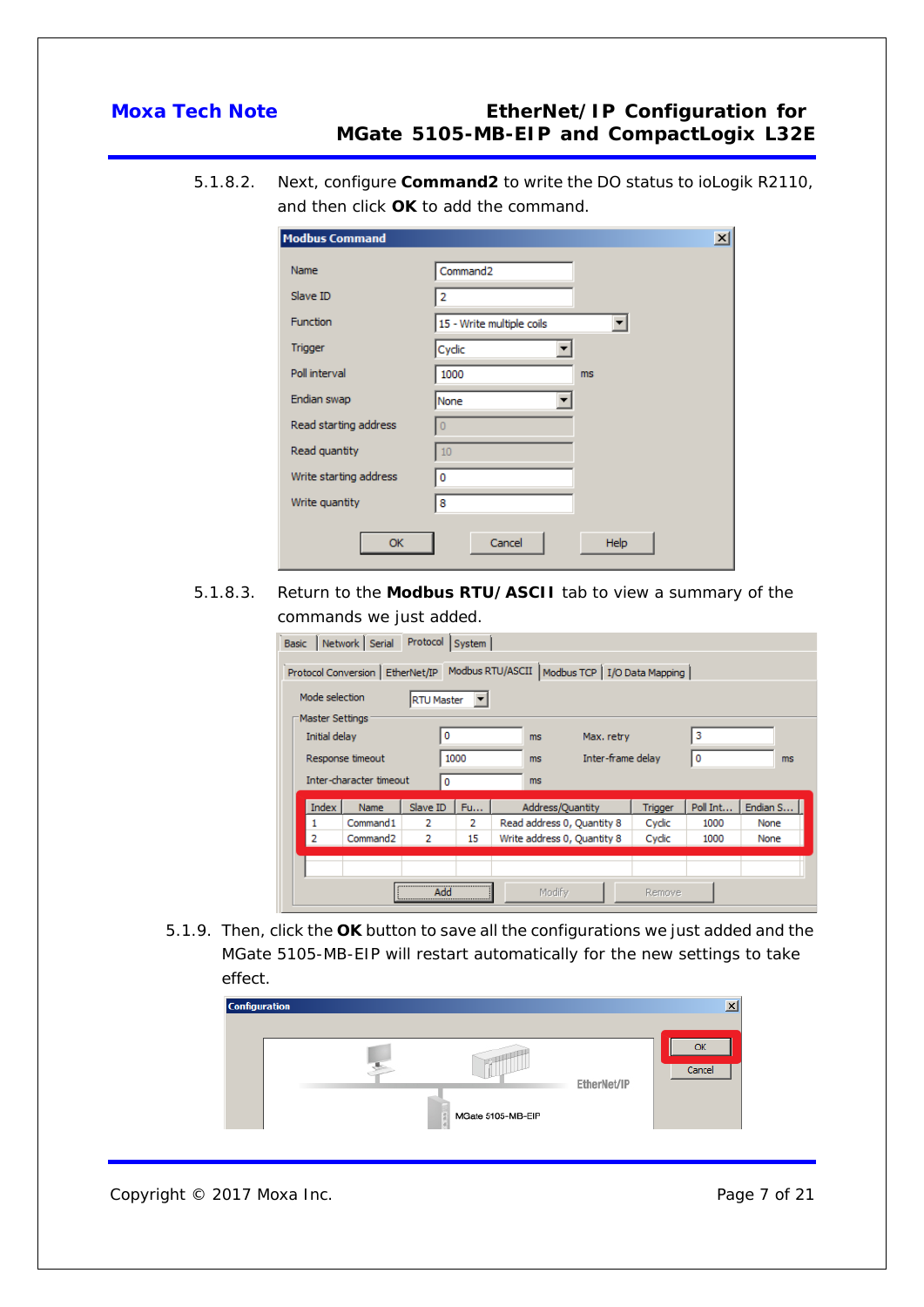## <span id="page-7-0"></span>**6. PLC configuration**

### <span id="page-7-1"></span>**6.1. Install the EDS file**

6.1.1. Open the EDS hardware Installation Tool to install the EDS files for the MGate 5105-MB-EIP. Click **Add** to choose the folder where the EDS files will be stored.

| <b>Rockwell Automation - Hardware Installation Tool</b><br>This tool allows you to change the hardware description |                                                                                                                                                                                                                 |  |
|--------------------------------------------------------------------------------------------------------------------|-----------------------------------------------------------------------------------------------------------------------------------------------------------------------------------------------------------------|--|
| information currently installed on your computer.                                                                  |                                                                                                                                                                                                                 |  |
| <br>Add<br>Remove                                                                                                  | Launch the EDS Wizard and add selected hardware description files<br>and associated components only.<br>Launch the EDS Wizard and remove selected hardware description<br>files and associated components only. |  |
| Remove All                                                                                                         | Remove all previously installed hardware description files and<br>associated components from your computer.                                                                                                     |  |
|                                                                                                                    | Exit                                                                                                                                                                                                            |  |

6.1.2. You will need to install two separate EDS files—one for EtherNet/IP Scanner and another for EtherNet/IP Adapter—in a new directory. Create a new directory by selecting **Register a directory of EDS files** and clicking the **Browse…** button to select the appropriate folder to store the files.

| <b>Rockwell Automation's EDS Wizard</b>                                                                                                       |        |
|-----------------------------------------------------------------------------------------------------------------------------------------------|--------|
| Registration<br>Electronic Data Sheet file(s) will be added to your system for use in Rockwell<br>Automation applications.                    |        |
| C Register a single file                                                                                                                      |        |
| Register a directory of EDS files<br>$\Box$ Look in subfolders                                                                                |        |
| In folder:                                                                                                                                    |        |
| C:\Users\ray_chen\Desktop\5000<br>Browse                                                                                                      |        |
|                                                                                                                                               |        |
|                                                                                                                                               |        |
|                                                                                                                                               |        |
| * If there is an icon file (ico) with the same name as the file(s) you are registering<br>then this image will be associated with the device. |        |
| To perform an installation test on the file(s), click Next                                                                                    |        |
| Next                                                                                                                                          | Cancel |

Copyright © 2017 Moxa Inc. **Page 8 of 21** Page 8 of 21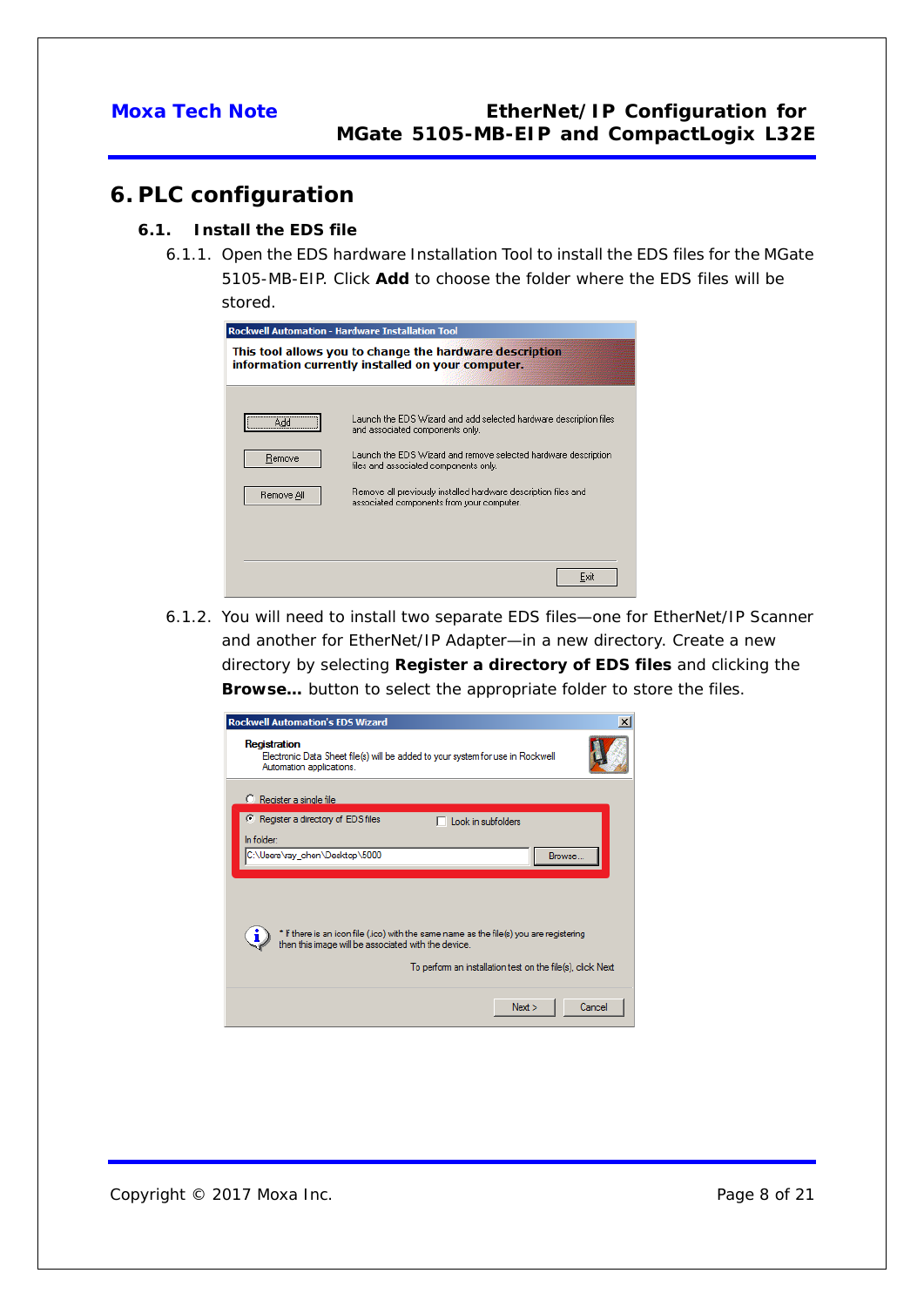6.1.3. Click **Next >** to view the EDS files that are going to be installed.

| <b>Rockwell Automation's EDS Wizard</b>                                                                                                                       | ×      |
|---------------------------------------------------------------------------------------------------------------------------------------------------------------|--------|
| <b>EDS File Installation Test Results</b><br>This test evaluates each EDS file for errors in the EDS file. This test does not<br>quarantee EDS file validity. |        |
| <b>Installation Test Results</b><br>中間<br>C:\Users\ray_chen\Desktop\5000\EtherNetIP_Adapter.eds<br>C:\Users\ray_chen\Desktop\5000\EtherNetIP_Scanner.eds      |        |
| View file                                                                                                                                                     |        |
| $Back$<br>Next                                                                                                                                                | Cancel |

6.1.4. Click **Next >** to view the devices on which the EDS files will be installed.

| <b>Rockwell Automation's EDS Wizard</b>                                                           |                                                                                       | $\mathbf{x}$ |  |
|---------------------------------------------------------------------------------------------------|---------------------------------------------------------------------------------------|--------------|--|
| <b>Change Graphic Image</b><br>You can change the graphic image that is associated with a device. |                                                                                       |              |  |
| <b>Product Types</b>                                                                              |                                                                                       |              |  |
| Change icon                                                                                       | <b>Communications Adapter</b><br>EtherNet/IP Adapter<br>.<br>EtherNet/IP Scanner<br>i |              |  |
|                                                                                                   | < Back<br>Next                                                                        | Cancel       |  |

Copyright © 2017 Moxa Inc. **Page 9 of 21** Page 9 of 21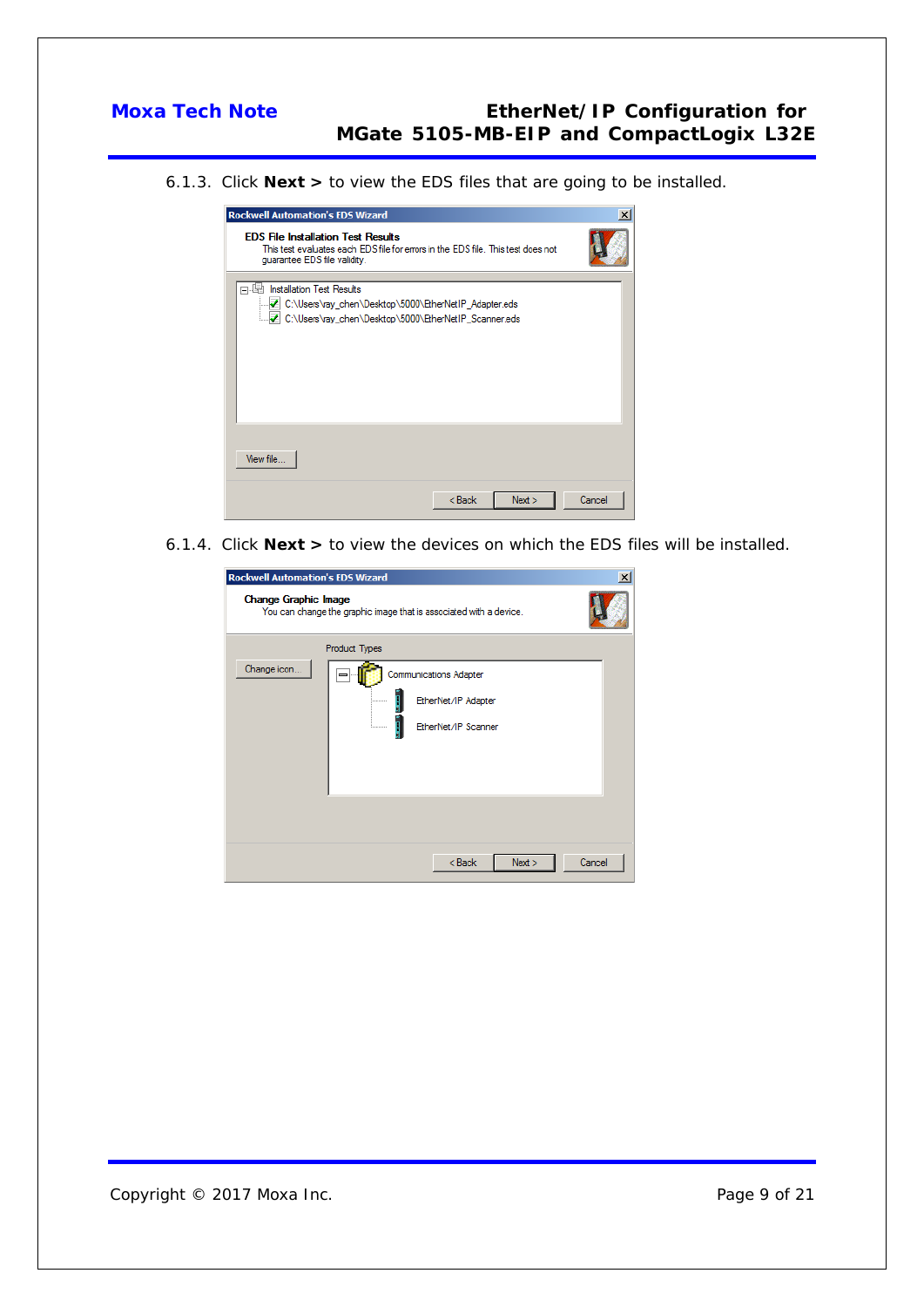6.1.5. Click **Next >** to see a summary of the installation.

| <b>Rockwell Automation's EDS Wizard</b>                                                          | $\mathbf{x}$     |
|--------------------------------------------------------------------------------------------------|------------------|
| <b>Final Task Summary</b><br>This is a review of the task you want to complete.                  |                  |
| You would like to register the following 2 devices<br>EtherNet/IP Adapter<br>EtherNet/IP Scanner |                  |
| $<$ Back                                                                                         | Cancel<br>Next > |

6.1.6. Click **Next >** and then **Finish** to complete the installation process.

| $\vert x \vert$<br><b>Rockwell Automation's EDS Wizard</b> |                                                 |  |
|------------------------------------------------------------|-------------------------------------------------|--|
|                                                            | You have successfully completed the EDS Wizard. |  |
|                                                            | Finish                                          |  |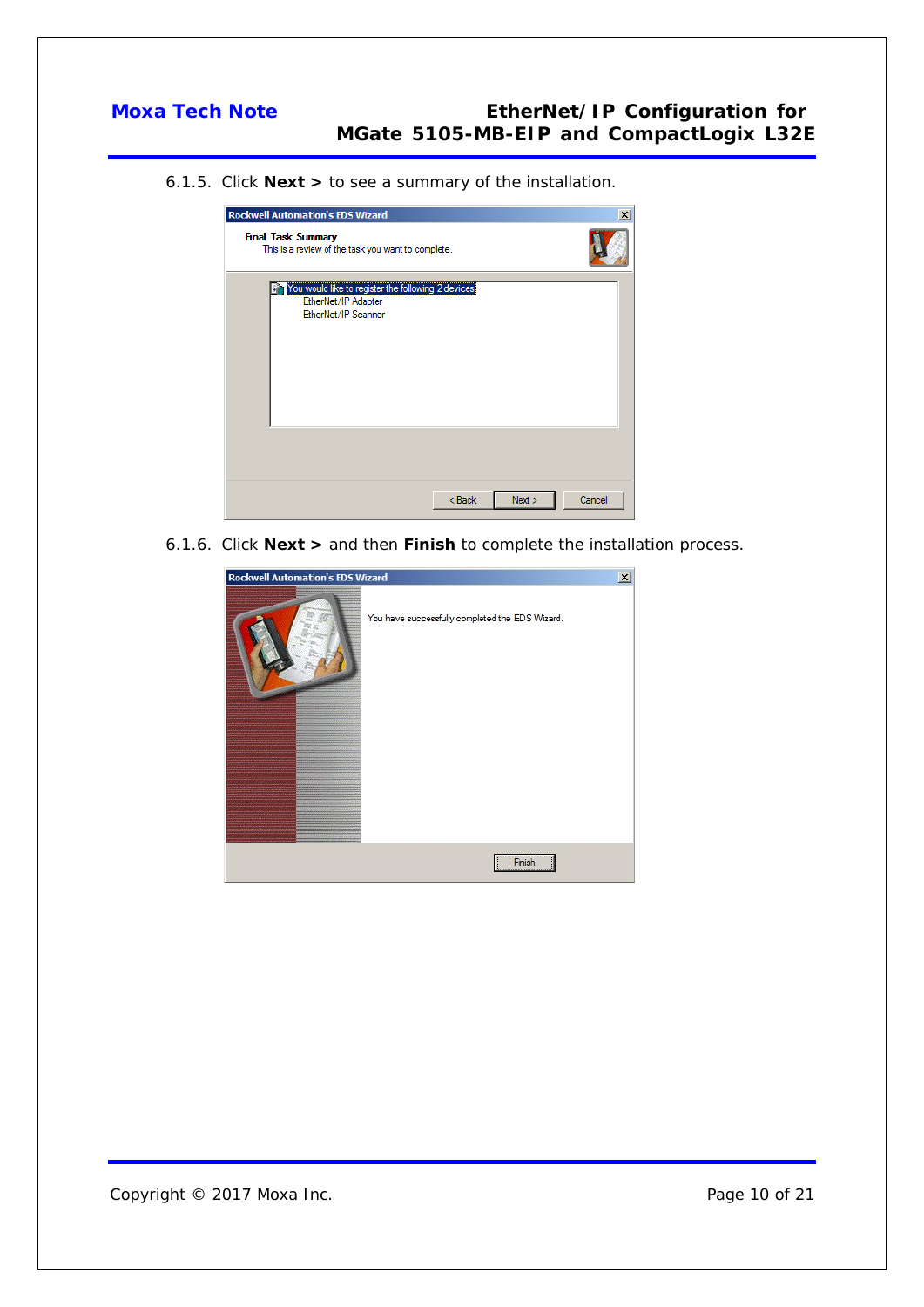### <span id="page-10-0"></span>**6.2. Configure the EtherNet/IP network**

6.2.1. Start RSLinx Classic and create a new project by selecting **File Open Project…**



6.2.2. Click the **New…** button to create a new DDE project for this demo.

| <b>Open DDE Project</b>    |        |
|----------------------------|--------|
| Currently Defined Projects | ΟK     |
| Default                    | Cancel |
|                            | Delete |
|                            | New…   |
|                            | Help   |

### Enter **Demo** for the **Project Name**.

| <b>New DDE Project</b> |        |
|------------------------|--------|
|                        | ΟK     |
| New Project Name: Demo | Cancel |
|                        | Help   |

6.2.3. Select **Communications Configure Drivers…** to configure the EtherNet/IP network.

| <b>RSLinx Classic Gateway</b> |                                                                             |                    |  |
|-------------------------------|-----------------------------------------------------------------------------|--------------------|--|
| File<br>Edit.<br><b>View</b>  | Communications                                                              | DDE/OPC<br>Station |  |
| ਤੱਤ                           | <b>RSWho</b>                                                                |                    |  |
|                               | Configure Drivers                                                           |                    |  |
|                               | Configure Client Applications<br>Configure CIP Options<br>Configure Gateway |                    |  |
|                               | Driver Diagnostics<br>CIP Diagnostics<br>Gateway Diagnostics                |                    |  |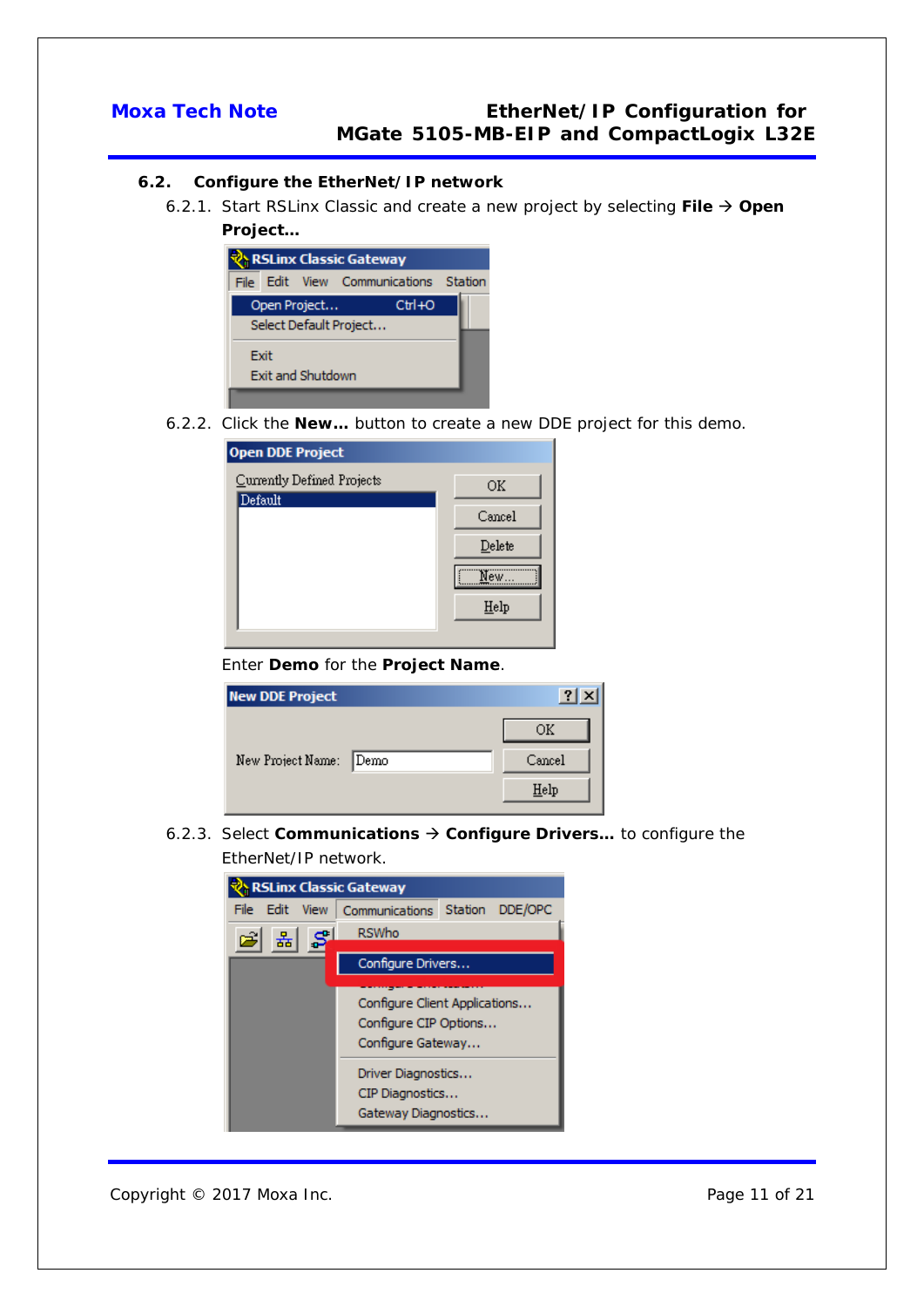6.2.4. There may be a default driver already installed, as shown in the screenshot below. You may configure a new driver or check if the default settings are suitable for the network topology of the application. Select the appropriate driver and click the **Configure…** button.

| <b>Configure Drivers</b>        |         | 2x               |
|---------------------------------|---------|------------------|
| Available Driver Types:         | Add New | $C$ lose<br>Help |
| Configured Drivers:             |         |                  |
| Name and Description            | Status  |                  |
| AB ETHIP-1 A-B Ethernet RUNNING | Running | Configure        |
|                                 |         | Startup          |
|                                 |         | Start            |
|                                 |         | Stop             |
|                                 |         | Delete           |
|                                 |         |                  |
|                                 |         |                  |

6.2.5. Choose the proper Ethernet interface then click the **OK** button.

| Configure driver: AB_ETHIP-1                           |                   | 2 X  |
|--------------------------------------------------------|-------------------|------|
| EtherNet/IP Settings                                   |                   |      |
| C Browse Local Subnet<br><b>C</b> Browse Remote Subnet |                   |      |
| Description                                            | <b>IP Address</b> |      |
| Broadcom NetXtreme 57xx Gigabit Controller             | 192.168.33.25     |      |
|                                                        |                   |      |
|                                                        |                   |      |
|                                                        |                   |      |
| Cancel<br>OK                                           | Apply             | Help |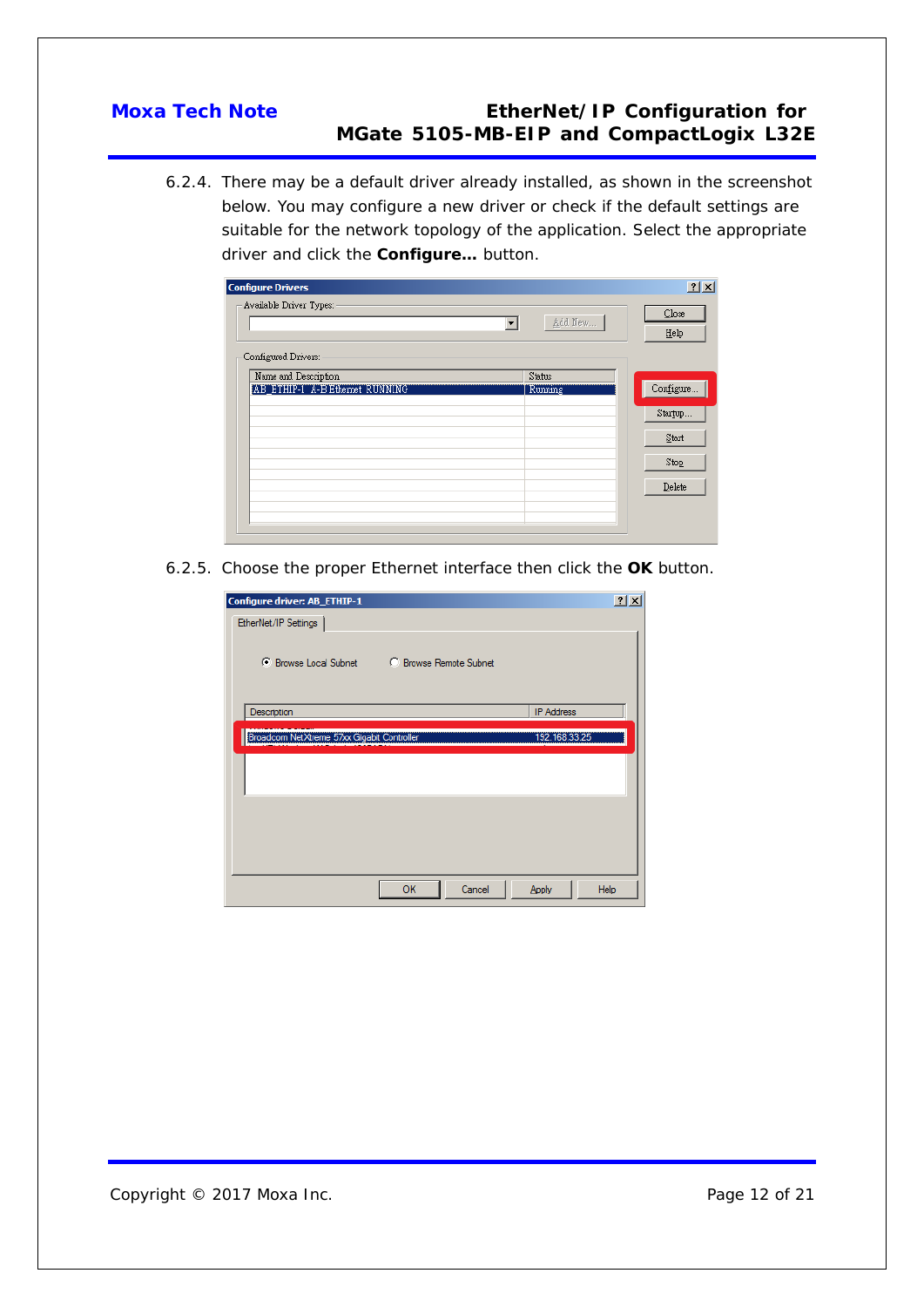6.2.6. Return to the main window and select **Communications → RSWho** to detect all the EtherNet/IP devices on the network.



6.2.7. In the left column tree menu, expand the **AB\_ETHIP-1, Ethernet** driver to confirm that all the devices were detected. In this example, you should see the Allen-Bradley PLC and Moxa MGate 5105-MB-EIP.



### <span id="page-12-0"></span>**6.3. Create RSLogix 5000 project**

6.3.1. Start RSLogix 5000 and create a new project by selecting **File New**.

|   |         | <b>&amp; RSLogix 5000 - test [1769-L32E 18.12]</b> |  |
|---|---------|----------------------------------------------------|--|
|   |         | File Edit View Search Logic Communication          |  |
| ê | New     | $Ctrl + N$                                         |  |
| 序 | Open    | $Ctr1+O$                                           |  |
|   | Close   |                                                    |  |
| ы | Save    | $Ctr1 + S$                                         |  |
|   | Save As |                                                    |  |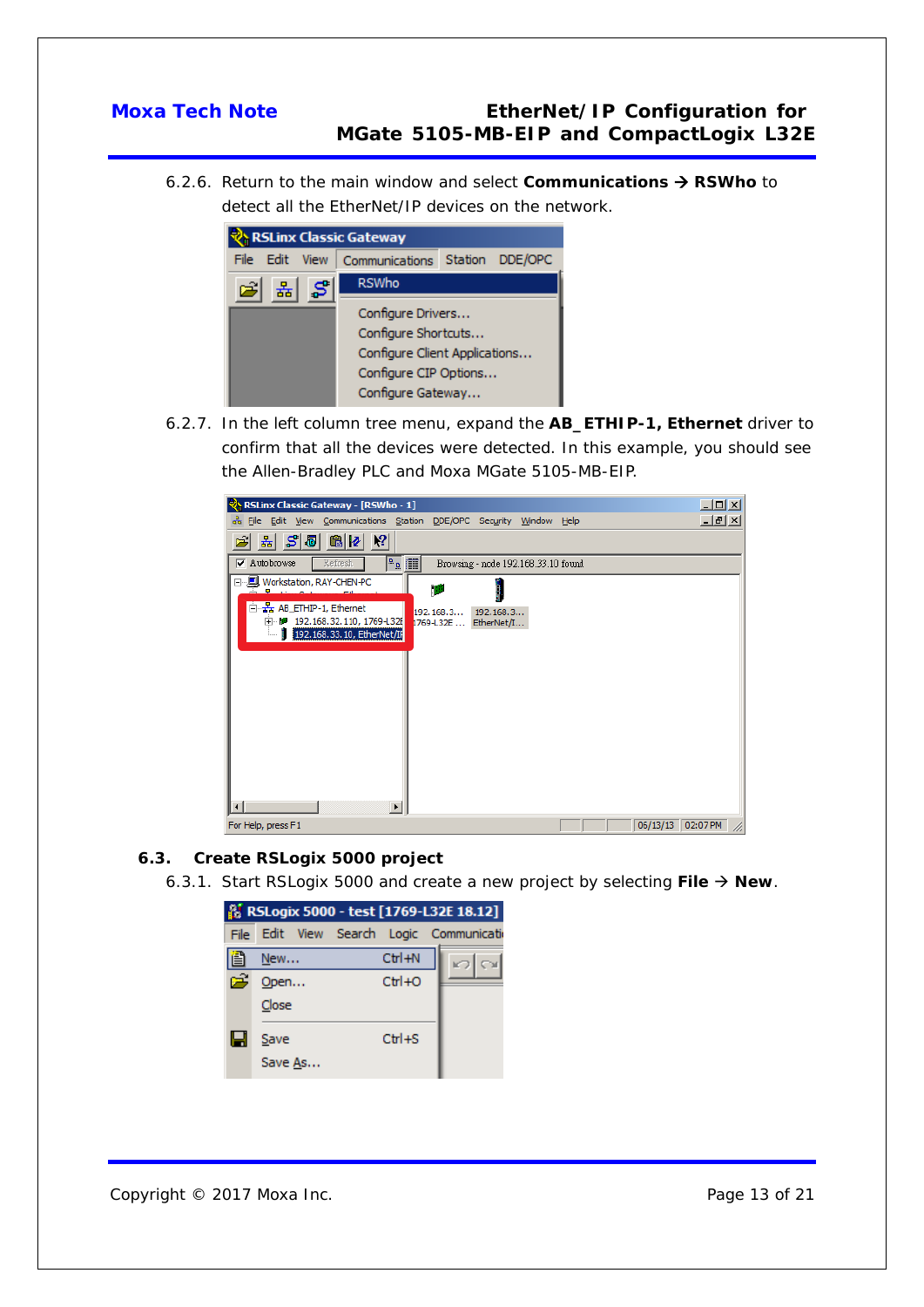6.3.2. You must choose the proper controller type and controller firmware version. In this example, we are using the **1769-L32E CompactLogix5332E Controller** and Revision **18**. In addition, you should also assign a name for this project. For this example, enter **Demo** as the Project Name.

| <b>New Controller</b> |                                                                                    | $\vert x \vert$ |
|-----------------------|------------------------------------------------------------------------------------|-----------------|
| Vendor:               | Allen-Bradley                                                                      |                 |
| Lype:                 | 1769-L32E<br>CompactLogix5332E Controller                                          | 0K              |
| Revision:             | 18                                                                                 | Cancel          |
|                       | E Redundancy Enabled                                                               | Help            |
| Name:                 | Demo                                                                               |                 |
| Description:          |                                                                                    |                 |
|                       |                                                                                    |                 |
| Chassis Type:         | <none></none>                                                                      |                 |
| Slot:                 | Safety Partner Slot: <none></none>                                                 |                 |
| Create In:            | C:\RSLogix 5000\Projects                                                           | Browse          |
| Security Authority:   | No Protection                                                                      |                 |
|                       | □ Use only the selected Security Authority for Authentication and<br>Authorization |                 |
|                       |                                                                                    |                 |
|                       |                                                                                    |                 |
|                       |                                                                                    |                 |

### <span id="page-13-0"></span>**6.4. Create an Ethernet Module for the MGate 5105-MB-EIP**

6.4.1. When the new project opens, find the **Controller Organizer** window.

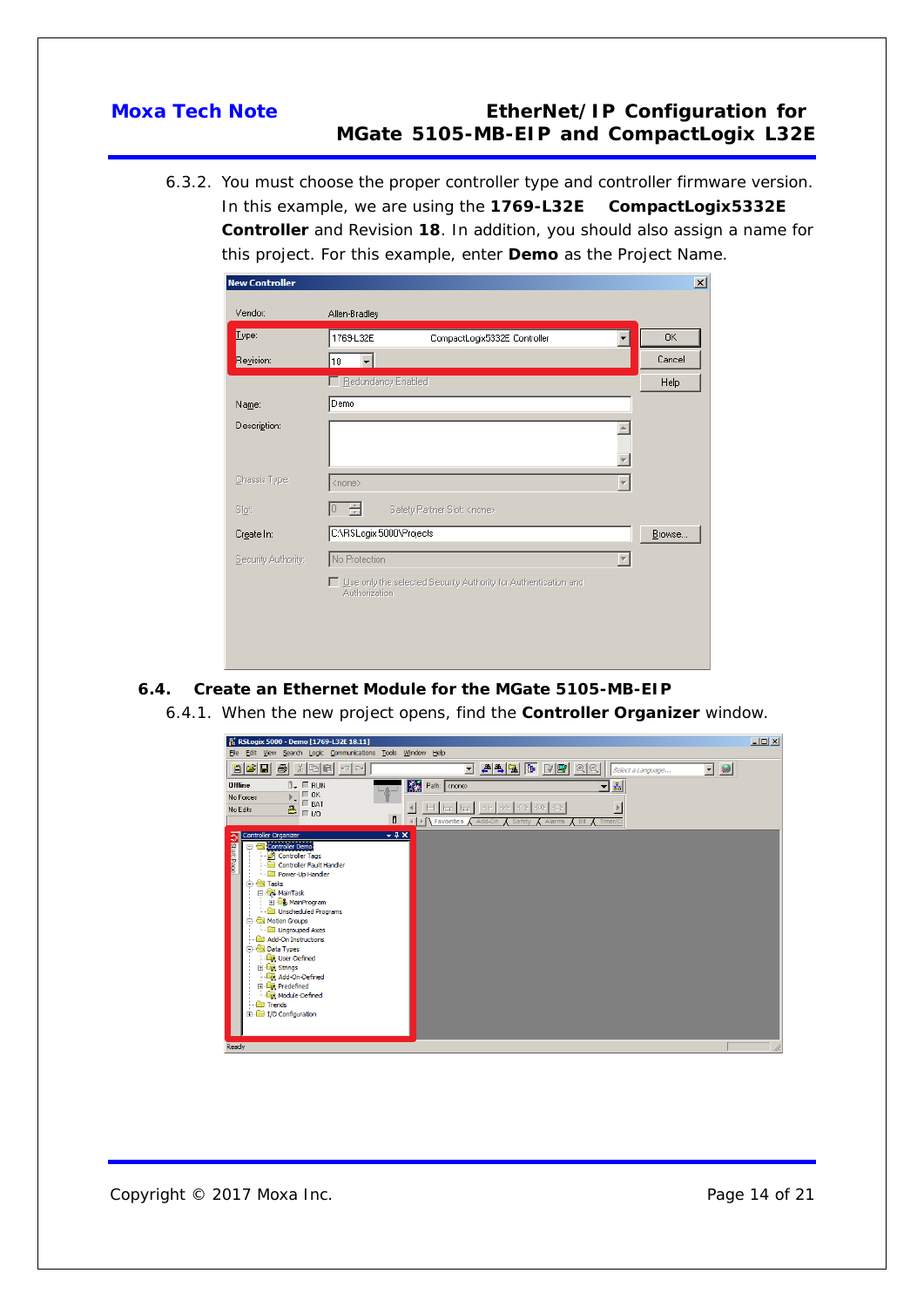6.4.2. In the **Controller Organizer** tree menu, expand the **I/O configuration** field and right-click on **Ethernet**. Select **New Module** from the pop-up menu to add an Ethernet module to the MGate 5105-MB-EIP.



6.4.3. A new dialog box will appear for you to select modules to add. Expand the **Communications** category

| Select Module                                     |                        |    |                | $\vert x \vert$           |
|---------------------------------------------------|------------------------|----|----------------|---------------------------|
| Module<br>E Communications                        | Description            |    |                | Vendor                    |
| .<br>⊞∙ Drives<br>⊞ HMI<br>由 Other<br>E Specialty |                        |    |                |                           |
| By Category                                       | By Vendor<br>Favorites | 0K | Eind<br>Cancel | Add Favorite<br>He<br>/ı. |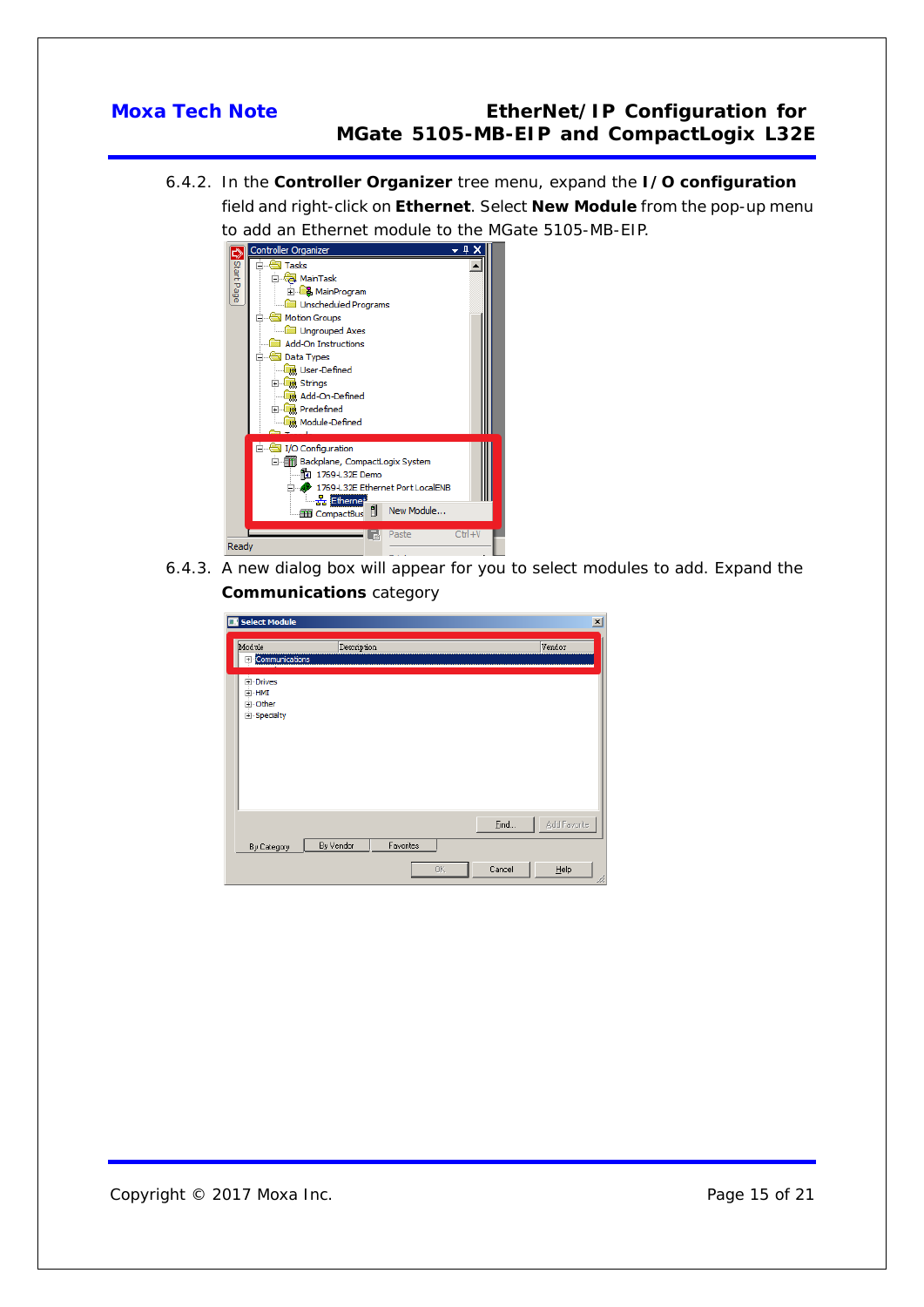6.4.4. Then select **ETHERNET-MODULE** and click the **OK** button.

|                          |                                                                            | $\vert x \vert$       |
|--------------------------|----------------------------------------------------------------------------|-----------------------|
| Module                   | Description                                                                | Vendo                 |
| - Checker 4G1            | Checker 4G Series                                                          | $Coc -$               |
| - Checker 4G7            | <b>Checker 4G Series</b>                                                   | Coc                   |
| -DataMan 200 Series      | <b>ID Reader</b>                                                           | Coc                   |
| -DataMan 500 Series      | <b>ID Reader</b>                                                           | Coc                   |
| DataMan 8000 Series      | <b>ID Reader</b>                                                           | Coc                   |
|                          | Drivelogix 5730 Ethernet Port 10/100 Mbps Ethernet Port on DriveLogix 5730 | Alle                  |
| $-E1$ Plus               | Electronic Overload Relay Communications Interface                         | Alle                  |
| <b>ETHERNET-MODULE</b>   | <b>Generic Ethernet Module</b>                                             | Alle                  |
| -- ILX34-AENWG           | 1734 Wireless Ethernet Adapter, Twisted-Pair Media                         | Pro                   |
| - In-Sight 1700 Series   | <b>Vision System</b>                                                       | Coc                   |
| In-Sight 3400 Series     | Vision System                                                              | Cod                   |
|                          |                                                                            | $\blacktriangleright$ |
|                          | Find                                                                       | Add Favorite          |
| By Vendor<br>By Category | Favorites                                                                  |                       |
|                          | 0K<br>Cancel<br>Help                                                       |                       |

6.4.5. Enter the module's information, including the Name, Comm Format, IP address, and Connection Parameters.

| <b>New Module</b>                                                                                   |                                                                                             | $\vert x \vert$ |
|-----------------------------------------------------------------------------------------------------|---------------------------------------------------------------------------------------------|-----------------|
| ETHERNET-MODULE Generic Ethernet Module<br>Type:<br>Vendor:<br>Allen-Bradley<br>LocalENB<br>Parent: | <b>Connection Parameters</b>                                                                |                 |
| Name:<br>MGate 5105<br>Description:                                                                 | Assembly<br>Size:<br>Instance:<br>110<br>$(8-bit)$<br>Input:<br>100<br>$[8-bit]$<br>Output: |                 |
| Comm Format: Data - SINT<br>Address / Host Name<br>192 . 168 . 33 . 10<br>C IP Address:             | 10<br>$(8-bit)$<br>Configuration:<br>Status Input:                                          |                 |
| C Host Name:                                                                                        | Status Output:                                                                              |                 |
| Open Module Properties<br>⊽                                                                         | 0K<br>Cancel<br>Help                                                                        |                 |

- 6.4.5.1. For this example, enter **MGate\_5105** for the Name, and **192.168.33.10** for the IP address.
- 6.4.5.2. Since we are simply testing the ioLogic R2110, configure the Comm Format as **Data – SINT**, and the Assembly Instance to only read and write 8 bits. The Assembly Instance Input of **110** and Assembly Instance Output of **100** are fixed by the MGate 5105-MB-EIP.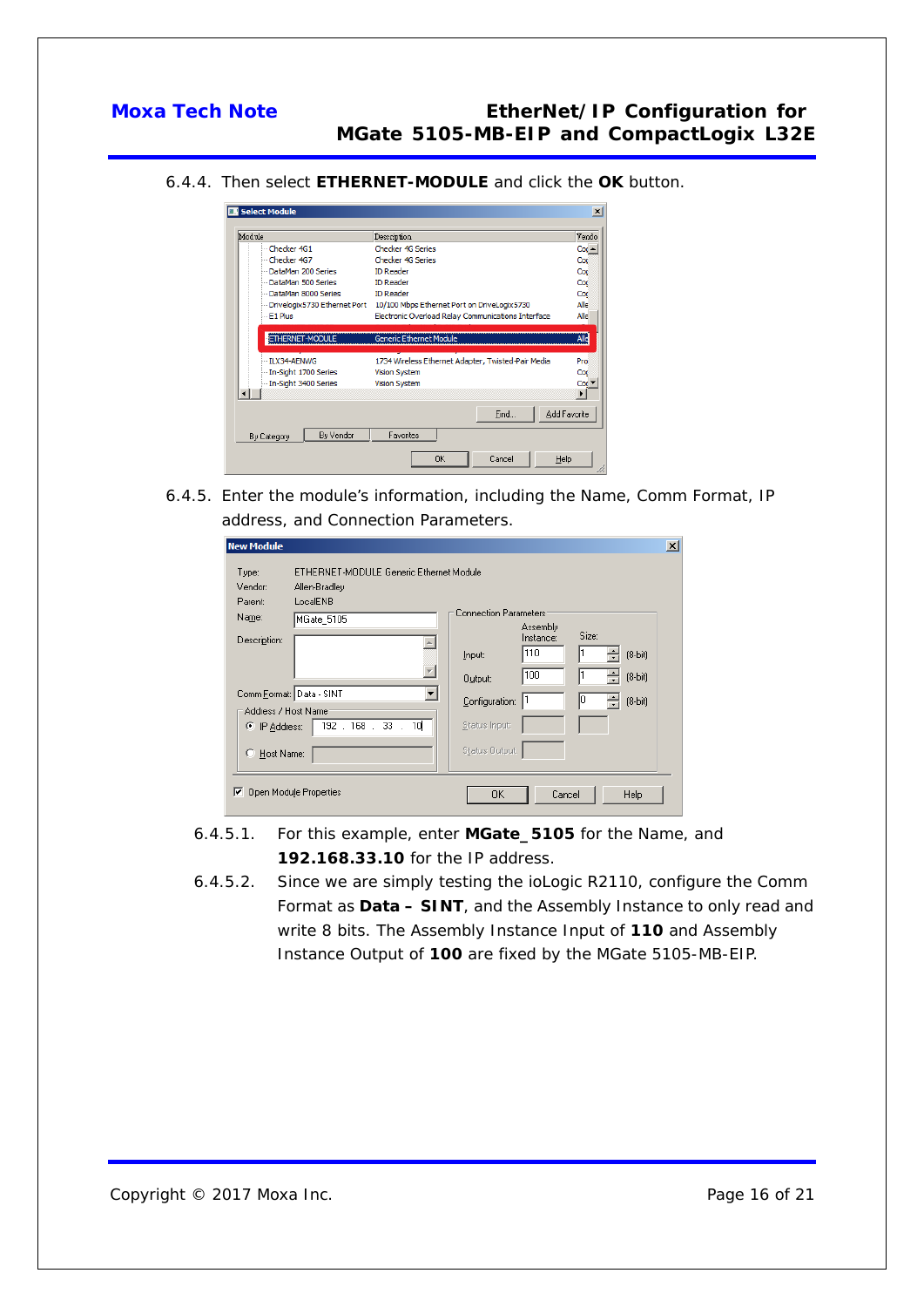6.4.5.3. After clicking the **OK** button, you can configure the **Requested Packet Interval** (**RPI**), or keep the default settings on this page.

| Module Properties: LocalENB (ETHERNET-MODULE 1.1)<br>$\times$                                                                                                        |
|----------------------------------------------------------------------------------------------------------------------------------------------------------------------|
| Connection   Module Info  <br>General                                                                                                                                |
| $10.0 - \text{ms}$ (1.0 - 3200.0 ms)<br>Requested Packet Interval (RPI):<br>$\Box$ Inhibit Module<br>Major Fault On Controller If Connection Fails While in Run Mode |
| V Use Unicast Connection over EtherNet/IP                                                                                                                            |
| Module Fault <sup>.</sup>                                                                                                                                            |
|                                                                                                                                                                      |
| Cancel<br>0K<br>Help<br>Apply<br>Status: Offline                                                                                                                     |

- 6.4.5.4. Lastly, click the **OK** button to finish the configuration.
- 6.4.6. Select the **Controller Tags** under Controller Demo to view all the tags you created. Verifying whether all the necessary tags have been created.

| a Siei<br>A4REPPRQ<br>$\bullet$<br>4<br>$\chi$<br>$\blacktriangledown$<br>$\blacktriangledown$<br>Select a Language<br>鬫<br>훏<br><b>Offline</b><br>$\P$ . $\Pi$ RUN<br>Path: <none><br/><math>\Box</math> OK<br/>No Forces<br/><math>\Box</math> BAT<br/><math>2 - 20</math><br/>No Edits</none> |   |  |  |  |  |  |
|--------------------------------------------------------------------------------------------------------------------------------------------------------------------------------------------------------------------------------------------------------------------------------------------------|---|--|--|--|--|--|
|                                                                                                                                                                                                                                                                                                  |   |  |  |  |  |  |
|                                                                                                                                                                                                                                                                                                  |   |  |  |  |  |  |
|                                                                                                                                                                                                                                                                                                  |   |  |  |  |  |  |
|                                                                                                                                                                                                                                                                                                  |   |  |  |  |  |  |
| đ<br>Favorites A Add-On<br><b>Bit</b><br>Alarms                                                                                                                                                                                                                                                  |   |  |  |  |  |  |
| <b>Controller Organizer</b><br>$-4X$<br>V. Enter Name Filter.<br>Scope: 10 Demo<br>Show: All Tags<br>$\overline{\phantom{a}}$                                                                                                                                                                    |   |  |  |  |  |  |
| <b>P</b> Start Page<br>Controller Demo<br>$\equiv$ $\parallel$ $\land$ $\parallel$ $\lor$ alue<br>← Force Mask<br>Name<br>٠<br><b>Properties</b><br>Controller Tags                                                                                                                              | д |  |  |  |  |  |
| E-MGate_5105:C<br>$\{ \}$<br>$\{ \}$<br>$\left  \frac{1}{2} \right  \left  \frac{1}{2} \right  \left  \frac{1}{2} \right  \leq \frac{1}{2}$                                                                                                                                                      |   |  |  |  |  |  |
| Power-Up Handler<br>MGate 5105:I<br>$\{ \}$<br>$\{ \}$<br>$\boxdot$ General                                                                                                                                                                                                                      |   |  |  |  |  |  |
| <b>Tasks</b><br>MGate 5105:I.Data<br>$\{ \}$<br>$\{ \}$<br>Name<br>MGate_5105:.                                                                                                                                                                                                                  |   |  |  |  |  |  |
| <b>B</b> MainTask<br>MGate_5105:I.Data[0]<br>Usage<br>$\Omega$                                                                                                                                                                                                                                   |   |  |  |  |  |  |
| <b>E. MainProgram</b><br>Type<br>Base<br>MGate 5105:1.Data[01.0<br>$\circ$<br>Unscheduled Programs                                                                                                                                                                                               |   |  |  |  |  |  |
| Alias For<br>MGate 5105:1.Data[01.1<br>Motion Groups<br>$\mathbf{0}$                                                                                                                                                                                                                             |   |  |  |  |  |  |
| Base Tag<br>Ungrouped Axes<br>MGate_5105:I.Data[0].2<br>$\circ$                                                                                                                                                                                                                                  |   |  |  |  |  |  |
| SINT<br>Data Type<br>Add-On Instructions<br>MGate 5105:1.Data[01.3<br>$\circ$<br><b>Pa</b> Demo<br>Scope                                                                                                                                                                                         |   |  |  |  |  |  |
| <b>Data Types</b><br>MGate_5105:I.Data[0].4<br>Read/Write<br>$\circ$<br>External Access                                                                                                                                                                                                          |   |  |  |  |  |  |
| User-Defined<br>Style<br>Decimal<br>MGate_5105:I.Data[0].5<br>$\circ$                                                                                                                                                                                                                            |   |  |  |  |  |  |
| El <b>De</b> Strings<br>Constant<br>No<br>MGate 5105:1.Data[01.6<br>Add-On-Defined<br>$\Omega$                                                                                                                                                                                                   |   |  |  |  |  |  |
| Required<br><b>Predefined</b><br>MGate_5105:I.Data[0].7<br>$\Omega$                                                                                                                                                                                                                              |   |  |  |  |  |  |
| Visible<br>Module-Defined<br>-MGate 5105:0<br>${}$<br>$\{ \}$                                                                                                                                                                                                                                    |   |  |  |  |  |  |
| <b>El Description</b><br><b>Trends</b><br>□ MGate 5105:0.Data                                                                                                                                                                                                                                    |   |  |  |  |  |  |
| $\{ \}$<br>${}$<br>I/O Configuration                                                                                                                                                                                                                                                             |   |  |  |  |  |  |
| H-MGate_5105:0.Data[0]<br>$\Omega$<br>File <b>Fill</b> Backplane, CompactLogix System                                                                                                                                                                                                            |   |  |  |  |  |  |
| Monitor Tags / Edit Tags / 1                                                                                                                                                                                                                                                                     |   |  |  |  |  |  |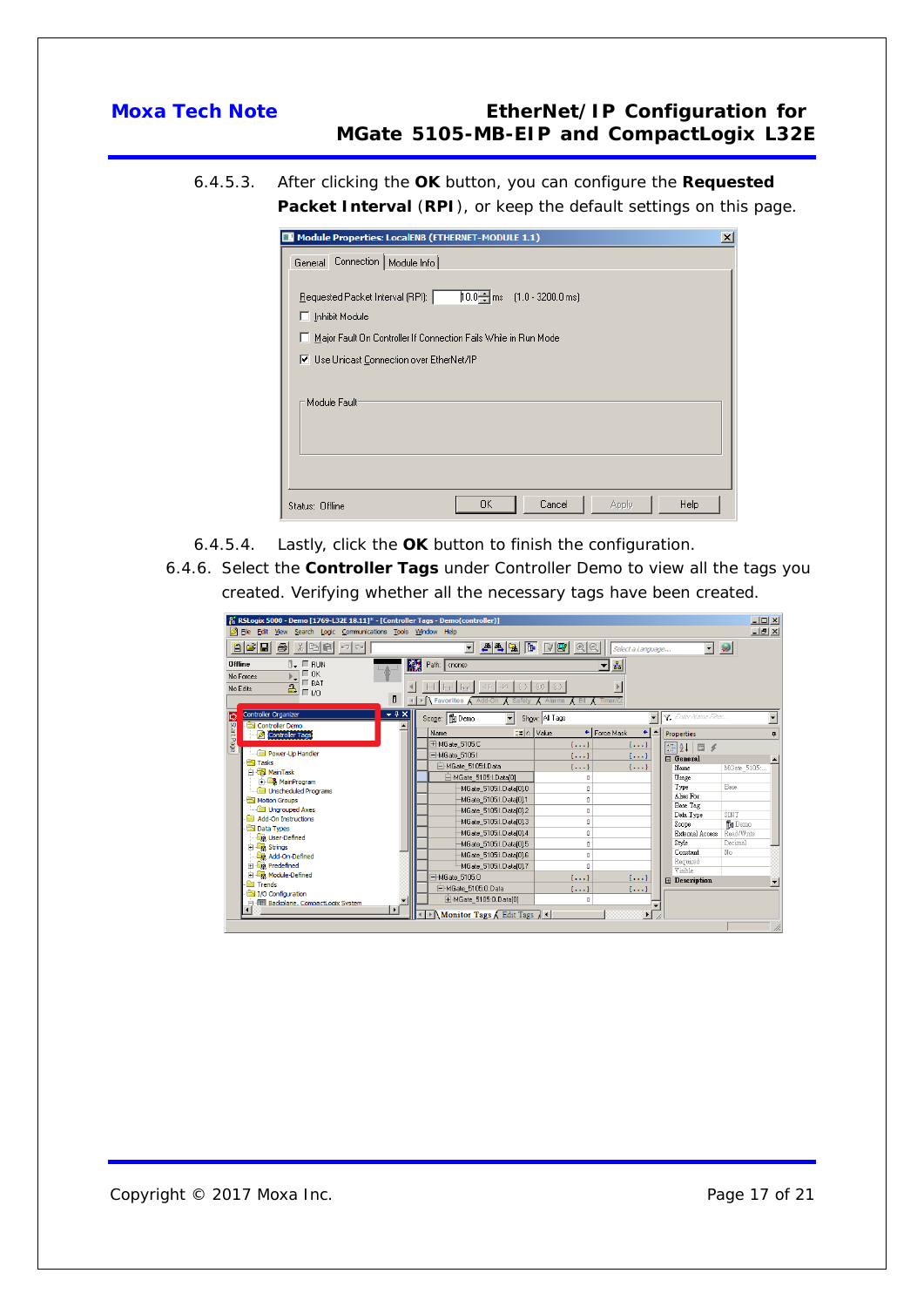### <span id="page-17-0"></span>**6.5. Download Configuration to PLC**

6.5.1. Select **File Save** to save this project.

|                                                                                                        |         |  |            | <b>&amp; RSLogix 5000 - Demo [1769-L32E 18.11] -</b> |
|--------------------------------------------------------------------------------------------------------|---------|--|------------|------------------------------------------------------|
|                                                                                                        |         |  |            | File Edit View Search Logic Communica                |
|                                                                                                        | New     |  | $Ctrl + N$ |                                                      |
| $\begin{array}{c}\n\begin{array}{c}\n\mathbf{1} \\ \mathbf{1} \\ \mathbf{1}\n\end{array}\n\end{array}$ | Open    |  | $Ctr1+O$   |                                                      |
| Off                                                                                                    | Close   |  |            |                                                      |
| No                                                                                                     |         |  |            |                                                      |
| $No$ $\blacksquare$                                                                                    | Save    |  | $Ctr1 + S$ |                                                      |
|                                                                                                        | Save As |  |            |                                                      |

6.5.2. Select **Communications Who Active** to find the target PLC.

| 8 RSLogix 5000 - Demo [1769-] 32F 18 111 - [Controller Tans |                          |  |  |  |  |
|-------------------------------------------------------------|--------------------------|--|--|--|--|
| File Edit View Search Logi                                  | Communications Tools Wir |  |  |  |  |
| 8 F F 4<br>3. 电                                             | Who Active               |  |  |  |  |
| ∏. ∟ RUN<br><b>Offline</b>                                  | Select Recent Path       |  |  |  |  |
| ⊏ ок<br>No Forces                                           | Go Online                |  |  |  |  |
| $\Box$ BAT<br>ą<br>No Edits                                 | Upload                   |  |  |  |  |
|                                                             | Download                 |  |  |  |  |

6.5.3. In the Who Active tree menu, expand the EtherNet/IP network field and select **Backplane, CompactLogix Processor**. On the right-hand side of the tree menu, click the **Download** button to download the above settings onto the PLC.

| <b>Who Active</b>                                                            | $ \Box$ $\times$   |
|------------------------------------------------------------------------------|--------------------|
| Refresh<br>$\nabla$ Autobrowse                                               |                    |
| □…具 Workstation, RAY-CHEN-PC                                                 | Go Online          |
| 由 品 Linx Gateways, Ethernet<br>□ 공 AB_ETHIP-1, Ethernet                      | Upload             |
| 192, 168, 32, 110, 1769-L32E Ethernet Port, 1769-L32E Etherne<br>F 1999      | Download           |
| 白 目 Backplane, CompactLogix System<br>El-   00, CompactLogix Processor, test | Update Firmware    |
| i- 1 03, Local 1769 Bus Adapter, VA1769/A                                    | Close              |
|                                                                              | Help               |
| 192.168.33.10, EtherNet/IP Adapter, EtherNet/IP Adapter<br>п<br>i            |                    |
|                                                                              |                    |
| Path:<br>AB ETHIP-1\192.168.32.110\Backplane\0                               | Set Project Path   |
| Path in Project: <none></none>                                               | Clear Project Path |
|                                                                              |                    |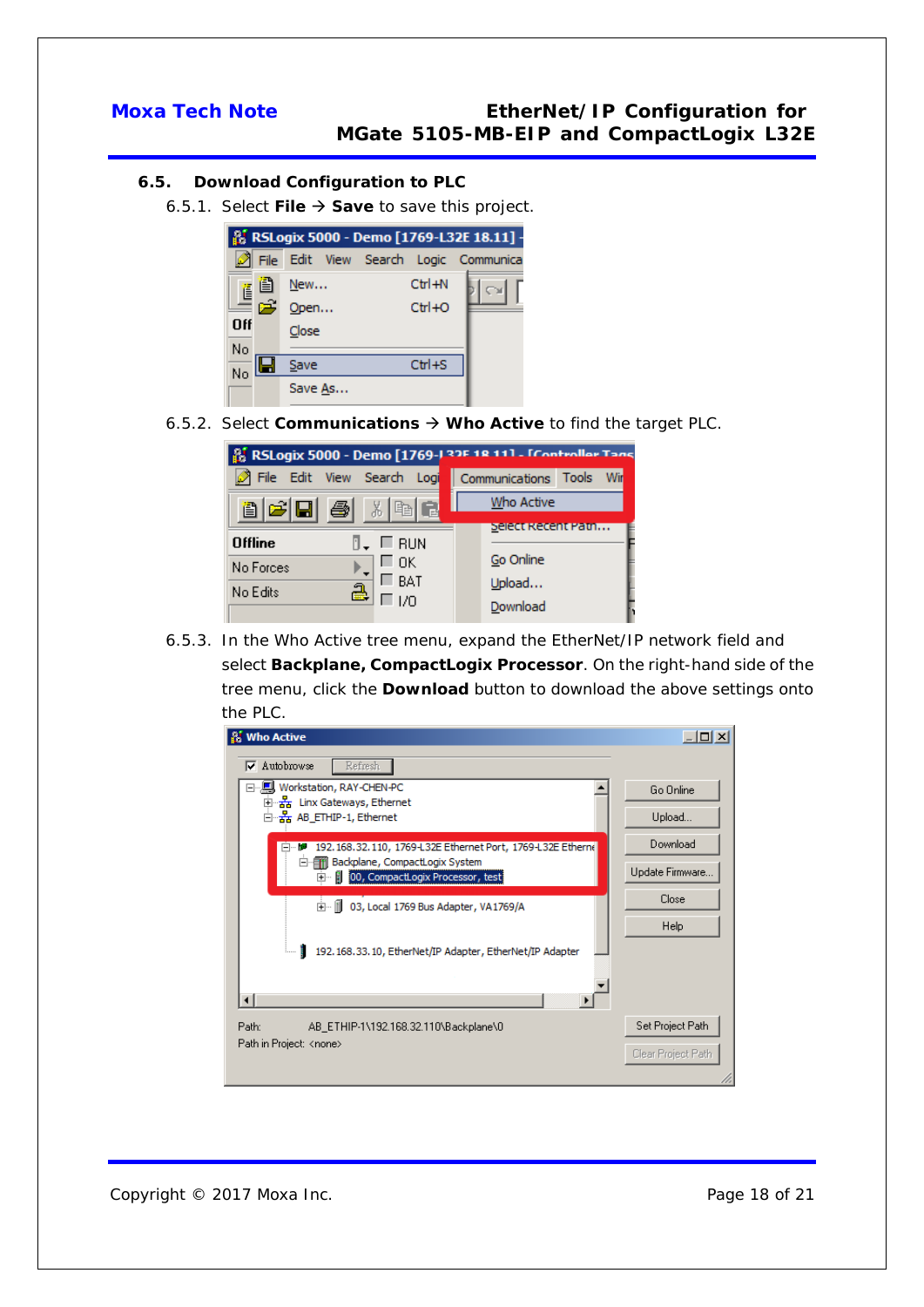6.5.4. A warning message will pop up to remind you to that you are downloading an offline project onto the PLC. Click the **Download** button to proceed.

| Download |                                                                                                             |                                                                                                                                              |                                          | $\overline{\mathbf{x}}$ |  |  |
|----------|-------------------------------------------------------------------------------------------------------------|----------------------------------------------------------------------------------------------------------------------------------------------|------------------------------------------|-------------------------|--|--|
|          |                                                                                                             | Download offline project 'Demo' to the controller.                                                                                           |                                          |                         |  |  |
|          |                                                                                                             | Connected Controller:                                                                                                                        |                                          |                         |  |  |
|          |                                                                                                             | Name:                                                                                                                                        | test                                     |                         |  |  |
|          |                                                                                                             | Type:                                                                                                                                        | 1769-L32E/A CompactLogix5332E Controller |                         |  |  |
|          |                                                                                                             | Path:                                                                                                                                        | AB ETHIP-1\192.168.32.110\Backplane\0    |                         |  |  |
|          |                                                                                                             | Serial Number:                                                                                                                               | 602D5557                                 |                         |  |  |
|          |                                                                                                             | Security:                                                                                                                                    | No Protection                            |                         |  |  |
|          |                                                                                                             |                                                                                                                                              |                                          |                         |  |  |
|          | The controller is in Remote Run mode. The mode will be changed to<br>А<br>Remote Program prior to download. |                                                                                                                                              |                                          |                         |  |  |
|          | DANGER: Unexpected hazardous motion of machinery may occur.<br>Ж                                            |                                                                                                                                              |                                          |                         |  |  |
|          |                                                                                                             | Some devices maintain independent configuration settings that are<br>not loaded to the device during the download of the controller.         |                                          |                         |  |  |
|          |                                                                                                             | Verify these devices (drives, network devices, 3rd party products)<br>have been properly loaded before placing the controller into run mode. |                                          |                         |  |  |
|          |                                                                                                             | Failure to load proper configuration could result in misaligned data and<br>unexpected equipment operation.                                  |                                          |                         |  |  |
|          |                                                                                                             | Download                                                                                                                                     | Cancel<br>Help                           |                         |  |  |

6.5.5. When downloading completes, you will be prompted to change the PLC to **Remote Run** mode. Click **Yes** to continue.

| RSLogix 5000 |                                                              |  |  |  |  |
|--------------|--------------------------------------------------------------|--|--|--|--|
|              | Done downloading. Change controller mode back to Remote Run? |  |  |  |  |
|              | No<br>Yes                                                    |  |  |  |  |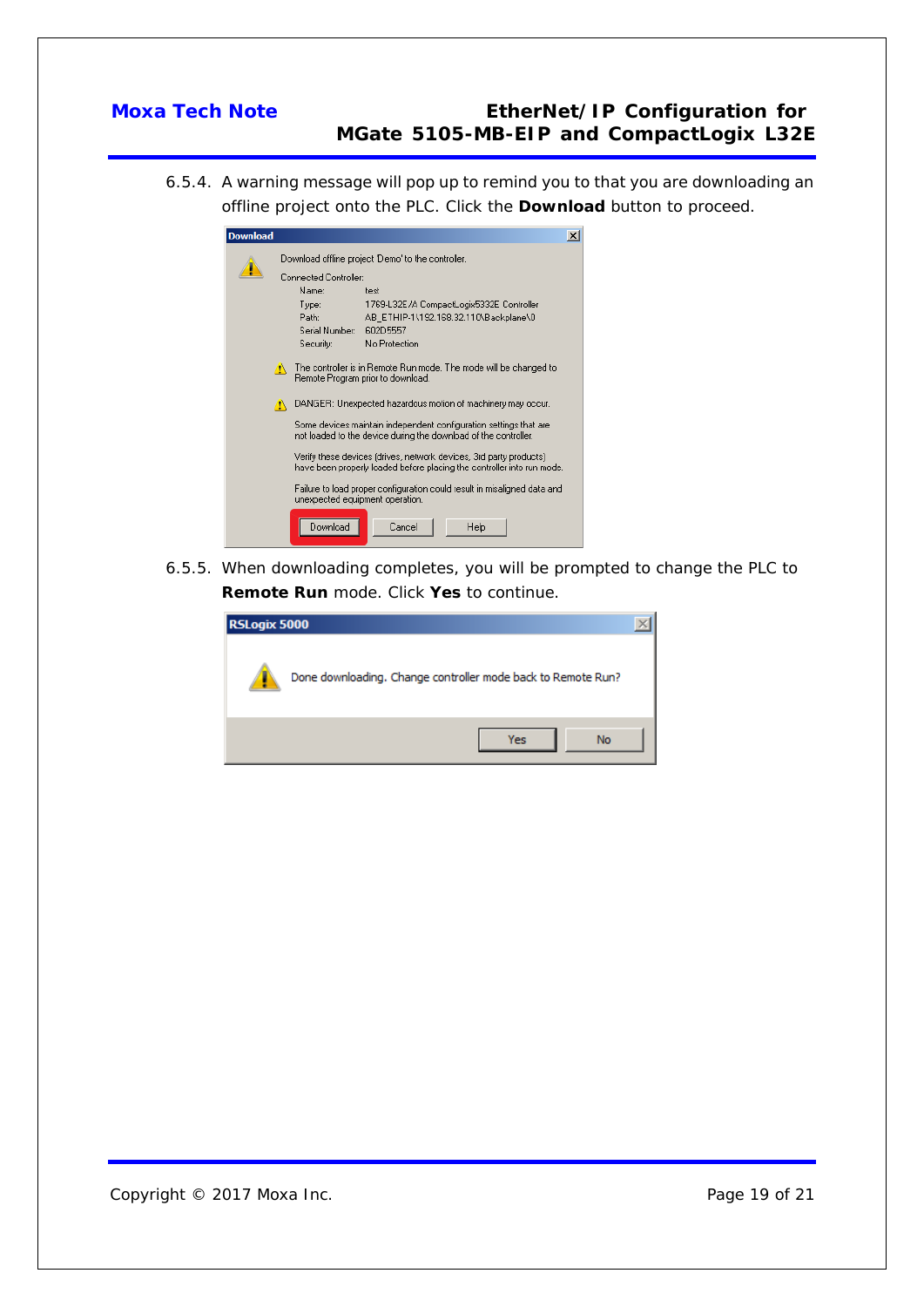6.5.6. Return to the main window of the RSLogix 5000. The indicators should all be green.

| $\Box$ D $\Box$<br>RSLogix 5000 - Demo [1769-L32E 18.12] - [Controller Tags - Demo(controller)]<br>$  E $ $\times$<br>File Edit View Search Logic Communications Tools Window Help    |                                                                                                                                                                                              |                                                                                                                     |  |  |  |  |  |  |  |
|---------------------------------------------------------------------------------------------------------------------------------------------------------------------------------------|----------------------------------------------------------------------------------------------------------------------------------------------------------------------------------------------|---------------------------------------------------------------------------------------------------------------------|--|--|--|--|--|--|--|
| ACRAINBROI<br>$\Box$ 444556584<br>ы<br>$\vert \cdot \vert$<br>Select a Language                                                                                                       |                                                                                                                                                                                              |                                                                                                                     |  |  |  |  |  |  |  |
| <b>REM</b><br>Rem Bun<br>$\overline{\mathsf{B}}$ $\Box$ Run Mode<br>$\Box$ Controller $0K$<br>No Forces<br>E Battery OK<br>$\overline{\mathbf{a}}$<br>No Edits<br>$\Box$ 1/0 0K<br>Ð. | Path: AB_ETHIP-1\192.168.32.110\Backplane\0*<br>ᅱᆲ<br>$  +   +   +   +   +   +   +   +   +   +   +  $<br>$\mathbf{E}$<br>▶ Savorites Add-On<br>A Bit (Timer/Co<br>$\lambda$ Safety<br>Alarms |                                                                                                                     |  |  |  |  |  |  |  |
| Controller Organizer<br>$-4x$<br>⇨<br>Controller Demo                                                                                                                                 | Scope: 10 Demo<br>Show: All Tags                                                                                                                                                             | <b>Y</b> Enter Name Filter.                                                                                         |  |  |  |  |  |  |  |
| Start Page<br>Controller Tags                                                                                                                                                         | Force Mask<br>$\exists$ $\triangle$   Value<br>Name<br>$+1-$                                                                                                                                 | <b>Properties</b><br>д                                                                                              |  |  |  |  |  |  |  |
| Controller Fault Handler                                                                                                                                                              | 田-MGate 5105:C<br>$\{ \}$<br>$\{ \}$                                                                                                                                                         | $\left \frac{1}{2}\right  \left \frac{1}{2}\right  \left \frac{1}{2}\right  \left \frac{1}{2}\right  \leq \epsilon$ |  |  |  |  |  |  |  |
| Power-Up Handler<br><b>Red</b> Tasks                                                                                                                                                  | E-MGate 5105:I<br>$\{ \}$<br>$\{ \}$                                                                                                                                                         | $\Box$ General                                                                                                      |  |  |  |  |  |  |  |
| <b>B</b> MainTask                                                                                                                                                                     | MGate_5105:I.Data<br>$\{ \}$<br>$\{\ldots\}$                                                                                                                                                 | Name<br>MGate_5105:.                                                                                                |  |  |  |  |  |  |  |
| <b>B</b> MainProgram                                                                                                                                                                  | □ MGate_5105:I.Data[0]<br>٥                                                                                                                                                                  | Usage                                                                                                               |  |  |  |  |  |  |  |
| <b>Com</b> Unscheduled Programs                                                                                                                                                       | MGate 5105:I.Data[0].0<br>o                                                                                                                                                                  | Type<br>Base                                                                                                        |  |  |  |  |  |  |  |
| Motion Groups                                                                                                                                                                         | MGate 5105:1.Data[0].1<br>٥                                                                                                                                                                  | Alias For                                                                                                           |  |  |  |  |  |  |  |
| Ungrouped Axes                                                                                                                                                                        | MGate_5105:I.Data[0].2<br>o                                                                                                                                                                  | Base Tag<br><b>SINT</b>                                                                                             |  |  |  |  |  |  |  |
| <b>Add-On Instructions</b>                                                                                                                                                            | MGate_5105:I.Data[0].3<br>o                                                                                                                                                                  | Data Type<br>to Demo<br>Scope                                                                                       |  |  |  |  |  |  |  |
| Data Types                                                                                                                                                                            | MGate 5105:1.Data[0].4<br>$\Omega$                                                                                                                                                           | External Access Read/Write                                                                                          |  |  |  |  |  |  |  |
| User-Defined                                                                                                                                                                          | MGate 5105:1.Data[0].5<br>٥                                                                                                                                                                  | Style<br>Decimal                                                                                                    |  |  |  |  |  |  |  |
| E Strings                                                                                                                                                                             | MGate_5105:1.Data[0].6<br>o                                                                                                                                                                  | Constant<br>No.                                                                                                     |  |  |  |  |  |  |  |
| Add-On-Defined<br><b>En Predefined</b>                                                                                                                                                |                                                                                                                                                                                              | Required                                                                                                            |  |  |  |  |  |  |  |
| Module-Defined                                                                                                                                                                        | MGate_5105:I.Data[0].7<br>Ω                                                                                                                                                                  | Visible                                                                                                             |  |  |  |  |  |  |  |
| <b>Frends</b>                                                                                                                                                                         | □ MGate 5105:0<br>$\{ \}$<br>$\{ \}$                                                                                                                                                         | <b>El Description</b>                                                                                               |  |  |  |  |  |  |  |
| I/O Configuration                                                                                                                                                                     | □-MGate 5105:0.Data<br>$\{ \}$<br>$\{ \}$                                                                                                                                                    |                                                                                                                     |  |  |  |  |  |  |  |
| <b>Fill Backplane, CompactLogix System</b><br>Ė.                                                                                                                                      | H-MGate_5105:0.Data[0]<br>n                                                                                                                                                                  |                                                                                                                     |  |  |  |  |  |  |  |
| Monitor Tags & Edit Tags                                                                                                                                                              |                                                                                                                                                                                              |                                                                                                                     |  |  |  |  |  |  |  |
| A<br>Download complete with no errors or warnings.                                                                                                                                    |                                                                                                                                                                                              |                                                                                                                     |  |  |  |  |  |  |  |

## <span id="page-19-0"></span>**7. Communication Test**

### <span id="page-19-1"></span>**7.1. Monitor / Modify Test**

7.1.1. Modify the DO data and check if the LED indicators on the ioLogik R2110 have changed.